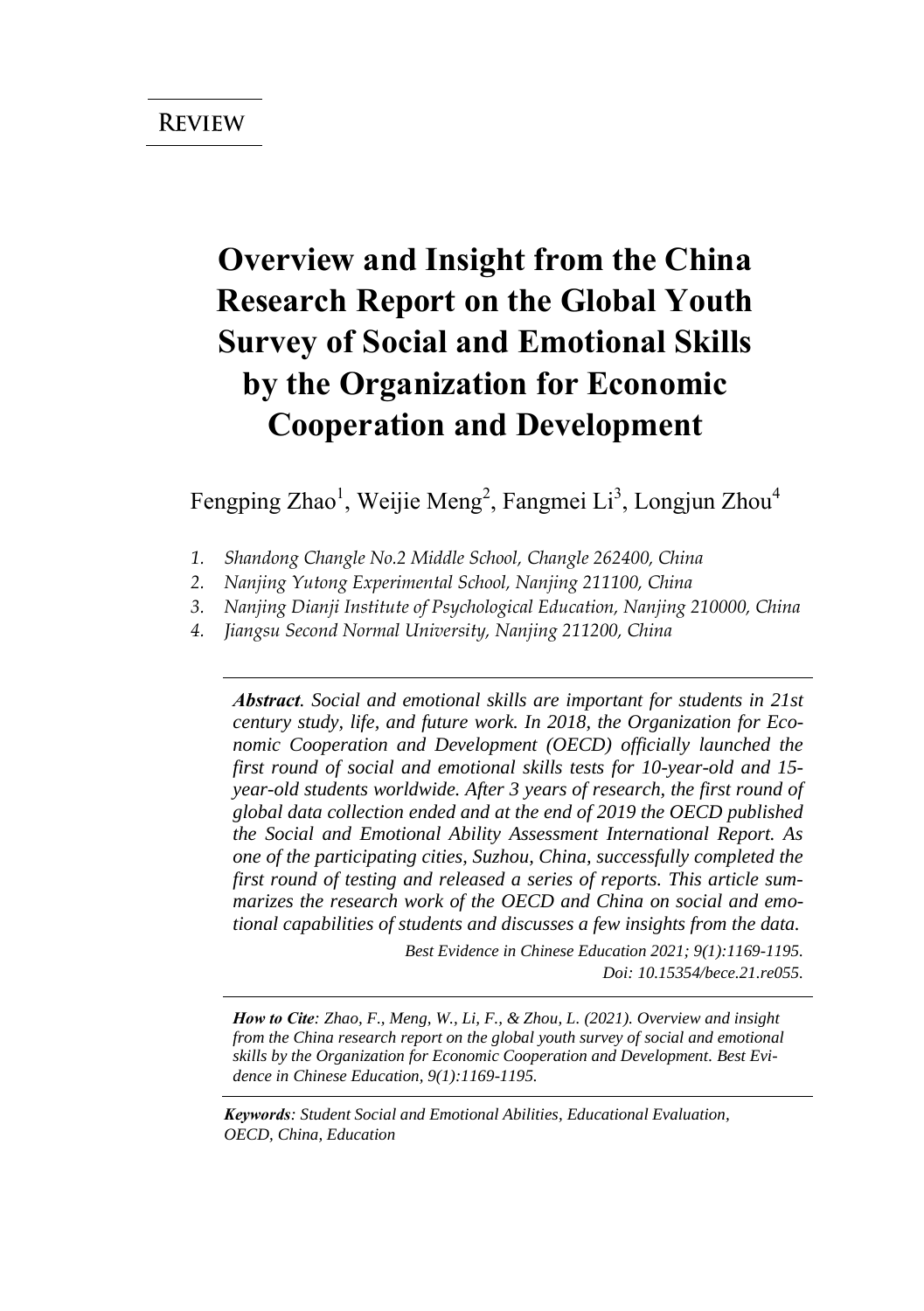*About the Author: Fengping Zhao, Shandong Changle No.2 Middle School, Changle 262400, China. E-mail: [zhaofengping5138@163.com](mailto:zhaofengping5138@163.com)* 

*Weijie Meng, Principal of Nanjing Yutong Experimental School, 22 Jiangjun Avenue, Jiangning District, Nanjing 211100, Jiangsu, China. E-mail[: 13608955415@126.com](mailto:13608955415@126.com)*

*Fangmei Li, Nanjing Dianji Institute of Psychological Education, Nanjing210000, Jiangsu, China. E-mail: [1037576462@qq.com](mailto:1037576462@qq.com)* 

*Correspondence to: Longjun Zhou*, *Jiangsu Second Normal University, Nanjing 211200, Jiangsu, China. E-mail: [294437034@qq.com](mailto:294437034@qq.com)* 

*Conflict of Interests: None.* 

<sup>© 2021</sup> Insights Publisher. All rights reserved.

Creative Commons Non Commercial CC BY-NC: This article is distributed under the terms of the Crea- $\circledcirc$   $\circledcirc$ tive Commons Attribution-NonCommercial 4.0 License (http://www.creativecommons.org/licenses/bync/4.0/) which permits non-commercial use, reproduction and distribution of the work without further permission provided the original work is attributed by the Insights Publisher.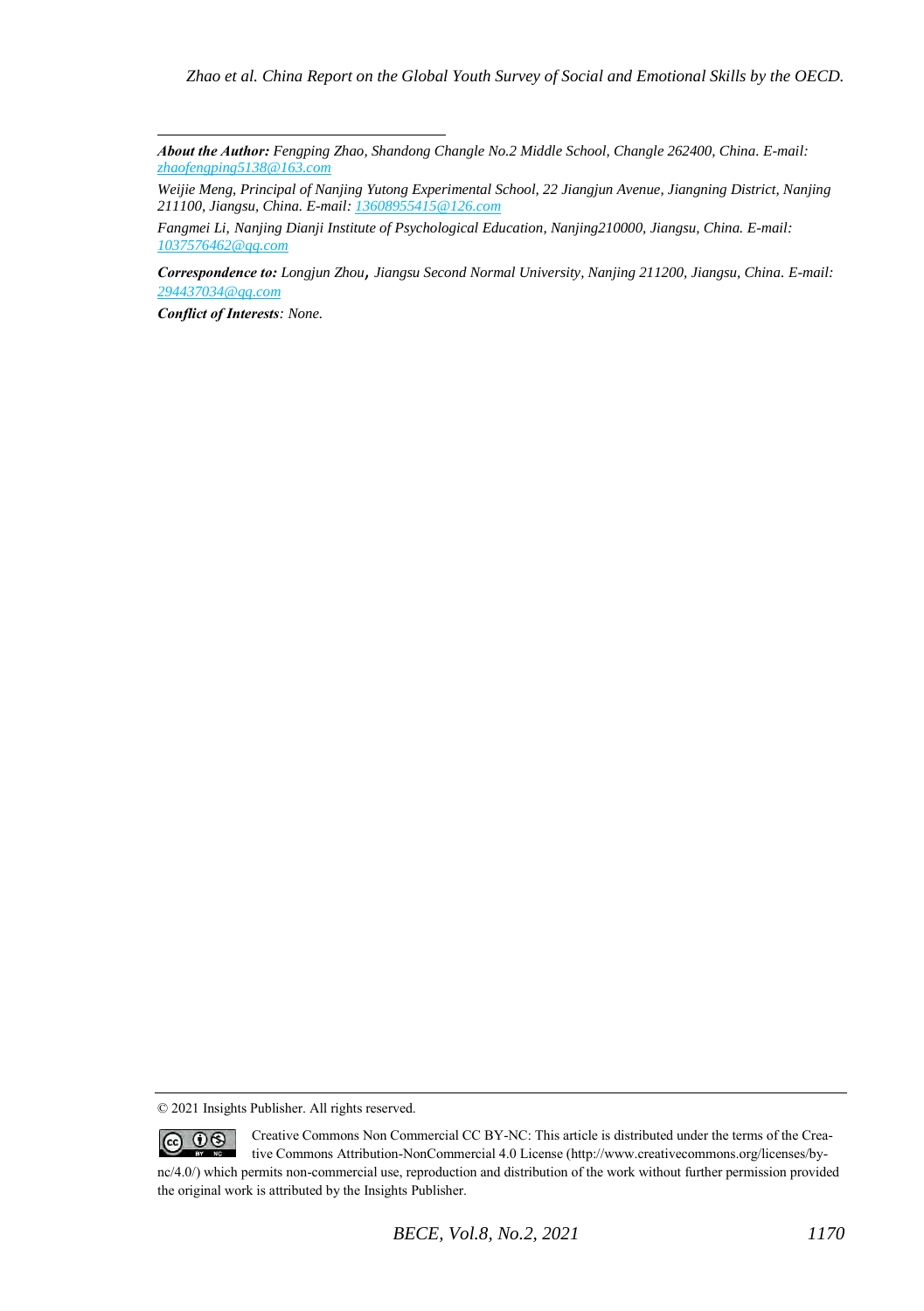OCIAL and emotional abilities are widely regarded by researchers as core elements of human growth and development. The United Nations Educational, Scientific and Cultural Organization (UNESCO) proposed that education in the 21st CCIAL and emotional abilities are widely regarded by researchers as core elements of human growth and development. The United Nations Educational, Scientific and Cultural Organization (UNESCO) proposed that education in th technological ability. Rapid world changes and increasing maturity of the application of automation technology, make the development of social emotional abilities crucial (UNESCO, 2019). The Organization for Economic Cooperation and Development (OECD) also emphasizes that, in modern life, children's success is inseparable from a complete set of cognitive, social and emotional skills, such as achieving goals and interacting with others. The ability to cooperate effectively and manage emotions is essential to meet the challenges of the 21st century (OECD, 2015). Therefore, it has become the consensus of educators worldwide to regard social and emotional abilities as an important component of student training.

OECD started the Survey of Social and Emotional Skills (SSES) research in 2013, with the aim to promote the balanced development of cognitive ability and social emotional ability. Compared to earlier started projects that focused on cognitive ability (e.g., PISA, IELS, PIAAC and others), the SSES project fills a gap in the OECD ability assessment project and guides the future development of global education and the shift in the focus of talent training. The SSES project is not a simple international competition. Rather, it aims to discover the effectiveness and blind spots of various countries' education policies through evaluation and research. The objective is to analyze problems existing in the development of education in various countries and show their respective achievements and advantages, to provide countries around the world with experiences from other countries.

In 2018, the Social and Emotional Skills Assessment was officially launched. At the end of 2019, the first round of the official assessment was completed in 10 cities from nine countries around the world. On 7 September 2021, the OECD released a global assessment report (OECD, 2021) at its headquarters in Paris based on this survey. The report provides an overview of the social and emotional abilities of young people in the ten participating cities, and reports on the factors that affect social and emotional abilities. From an international perspective, it provides information for the improvement of social and emotional abilities, educational decision-making and educational practice in various countries.

# **Definition and Value of Social and Emotional Capabilities**

# *Definition of Social and Emotional Competence*

The proposed assessment of social emotional ability is based on research of social and emotional ability. Social skills are considered a cognitive skill that allows effective performance in a group. Social skills encompass skills found in the three dimensions of communication, cooperation and identification. These skills ultimately enable individu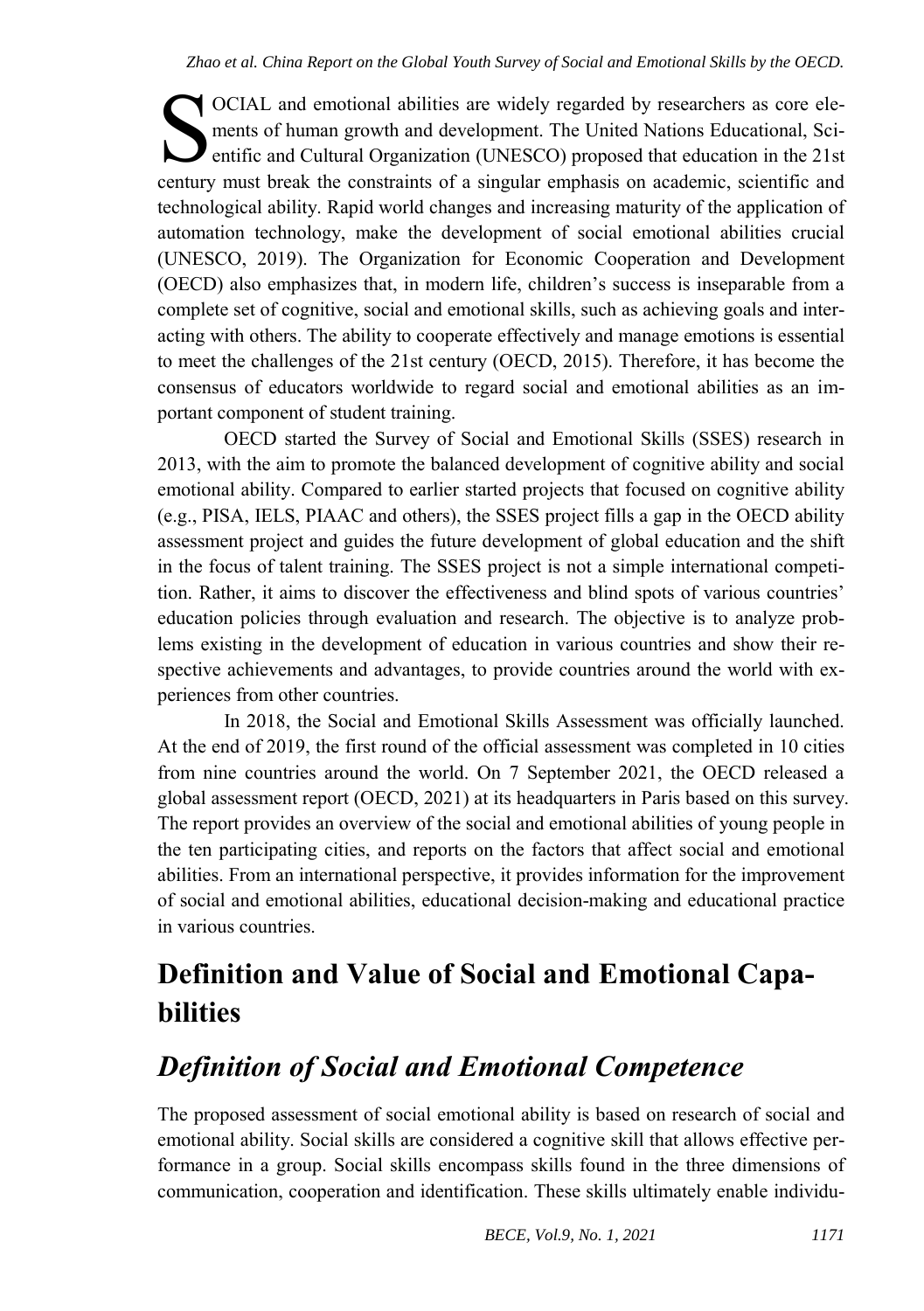als to show appropriate behaviors during group activities (Gold, 2009), including communication skills and the ability to cooperate with others. Emotional ability refers to a person's ability to master their own emotions, to bear external pressure, and to use emotions to facilitate interpersonal relationships, including empathy, emotion recognition, emotion regulation, understanding of experiences, and recognition of one's own desires (Huy, 1999). Emotional competence develops through interpersonal communication, social structure and culture (Turner  $\&$  Stets, 2005). Thus, some scholars combine these abilities under the term social emotional competence.

Elias et al. (1997) defined social and emotional competence as the ability to understand, manage and express the social and emotional aspects of life. This ability can help individuals successfully manage their life affairs, such as learning, establishing interpersonal relationships, solving daily problems, and adapting to complex needs in growth and development. Osher et al. (2016) suggested that social emotional competence is a series of core competencies related to self-adjustment and social development that children master and apply, including recognizing and managing emotions, setting and achieving positive goals, appreciating others, establishing and maintaining good relationships, and making responsible decisions.

At the national level, the British Ministry of Education defines socialemotional competence as including the five aspects of "self-awareness, managing feelings, motivation, empathy, and social skills" (Lendrum & Humphrey, 2010). Singapore's Ministry of Education suggests social-emotional competence is at the core of 21st century skills and goals, describing social emotional competence as "skills for recognizing and managing emotions, developing care for others, making responsible decisions, building positive relationships, and effectively handling challenging situations" (Tan et al., 2017). Australia also pays attention to the development of students' social and emotional well-being; its definition includes seven dimensions: overall social and emotional health, psychological flexibility, positive social orientation, positive work orientation, positive school indicators, positive family indicators, and positive community indicators (Frydenberg et al., 2017). China's "Social Emotional Learning and School Management Improvement Project" team proposed that social emotional competence is the ability to acquire knowledge, skills, and attitudes to enable the emotional experience of understanding and managing relationships with themselves, with others, and with the collective; it includes self-awareness and self-management, cognition and management of others, collective cognition and collective management (Mao et al., 2018).

Related organizations have also expounded on the definition of social emotional competence. For example, the American non-profit organization, Collaborative for Academic, Social, and Emotional Learning (CASEL), works from a perspective of joint development of human cognition, sociality, and emotion, suggesting that social emotional capabilities specifically include self-awareness, self-management, social awareness, relationship skills, and responsible decision making. The World Economic Forum (2016) summarized ten social and emotional skills, including four competencies (problem solving/critical thinking, creativity, communication, and collaboration) and six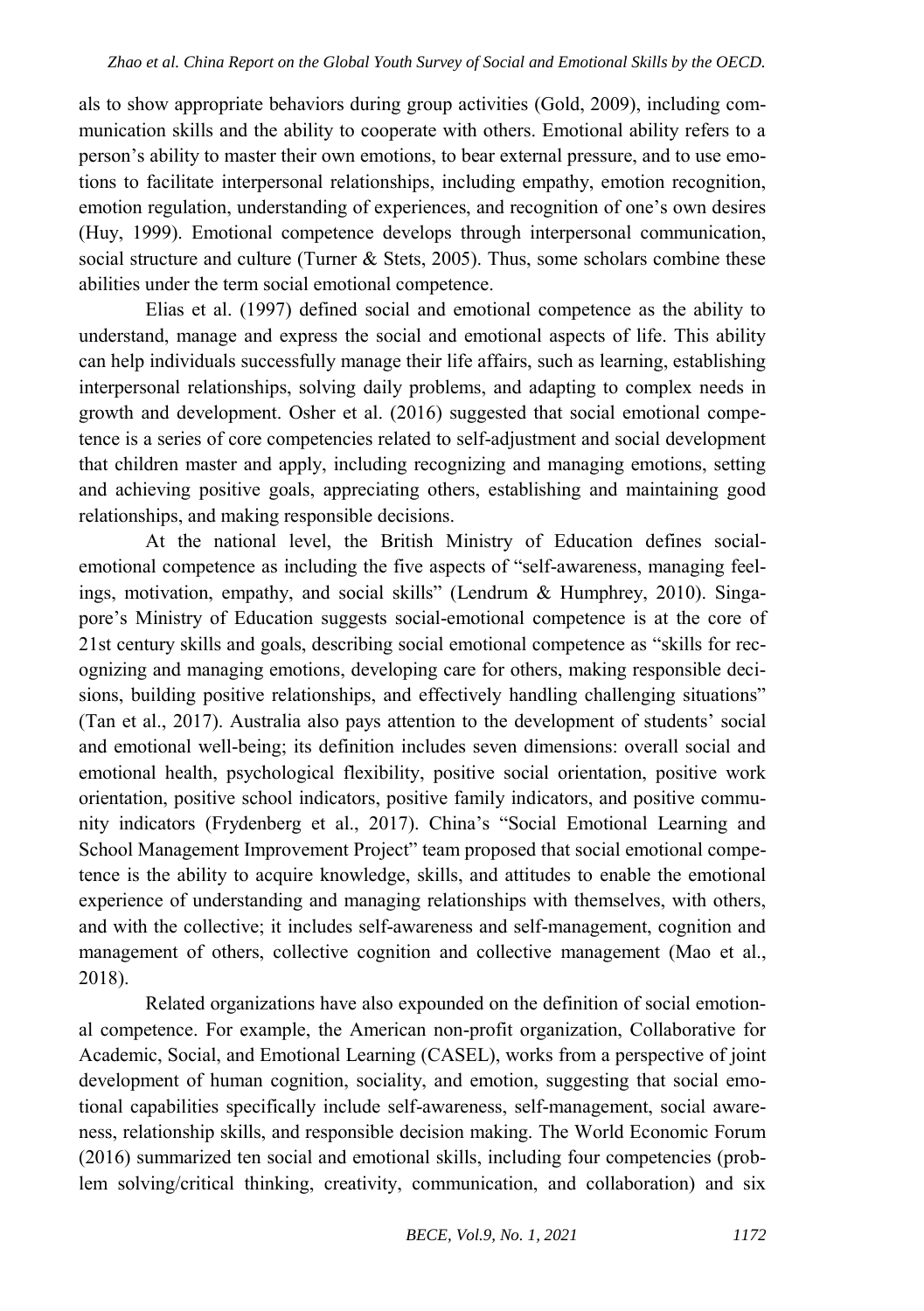character qualities (curiosity, initiative persistence/grit, adaptability, leadership, social and cultural awareness). The Organization for Economic Co-operation and Development (OECD) defines social and emotional skills as an individual ability consisting of a characteristic quality of individuals facing different situations. The OECD (2015) divides this quality into three categories: 1) the ability to achieve goals, including persistence/perseverance, self-control, and the passion to achieve goals; 2) the ability to collaborate with others, including social interaction, respect, and care; and 3) emotional management capabilities, including self-esteem, optimism, and self-confidence.

Thus, while the definition of social emotional abilities differs among theoretical foundations and research perspectives, scholars, organizations, countries, and researchers, all definitions emphasize the involvement of an individual's abilities to manage internal and interpersonal domains.

## *The Value of Social and Emotional Capabilities*

Social and emotional abilities are of great significance to individual development and i affect students' academic and life success. Numerous domestic and foreign scholars have conducted research on the value of social and emotional abilities from different perspectives. Such research has helped individuals achieve professional success and happiness in life and has promoted the overall ability of individuals to meet the requirements of future social contexts. Several studies focus on the impact of social and emotional skills on student academic achievement.

## Social and Emotional Abilities Affect Academic Performance

Nearly all empirical studies on social emotional ability have confirmed that social emotional ability has a positive impact on students' academic performance. Durlak et al. (2011) conducted a meta-analysis of the results of the Social and Emotional Learning (SEL) program covering 213 schools and 270,034 students from kindergarten to high school. Using meta-analysis of the results of the program revealed that compared to control students, students who received the intervention of the SEL project had an 11% higher performance (Alzahrani et al., 2019). The authors also note that social and emotional abilities have an impact on children's learning outcomes and their ability to engage in good behavior.

Elias (2008) studied third grade students from urban ethnic minorities in the United States and showed that the social emotional ability of these minority students had significant predictive ability on their academic performance, with a regression coefficient of 0.619. Zhou (2010) and Liu (2017) found that, in Chinese students, a complex interaction exists between children's personality, academic performance, and social adjustment. They also found that social and emotional abilities of students, as assessed by parents, can significantly predict student academic performance (regression coeffi $cient = 0.37$ ). Liu (2017) found that self-esteem, self-motivation, and emotional percep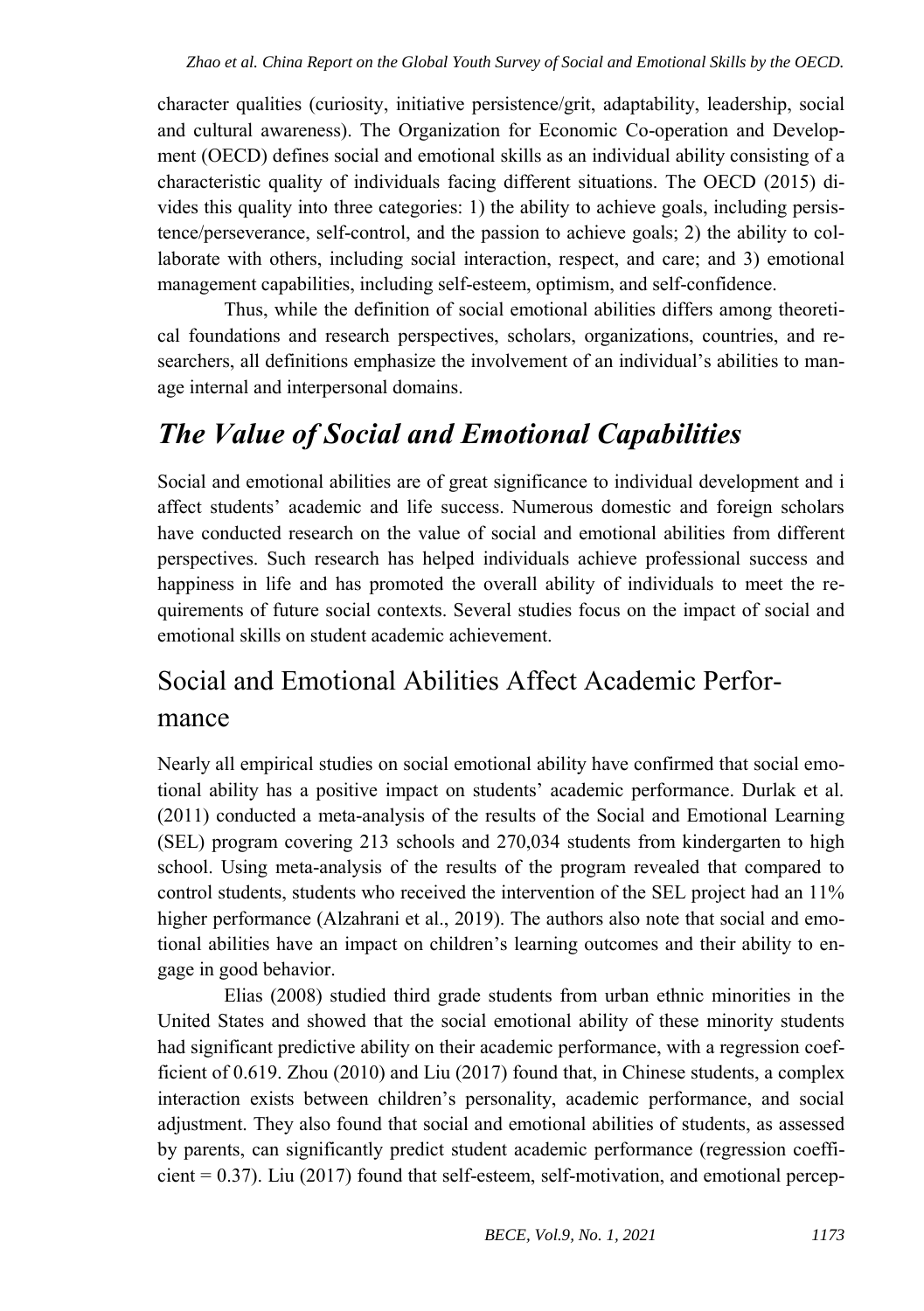tion components of the trait emotional intelligence can significantly predict mathematical ability in primary school students.

### Social and Emotional Abilities Affect Personal Income

Many empirical studies have shown that cognitive ability has a positive effect on wages and economic growth (Hanushek, 2013). The potential explanatory effect of noncognitive abilities on income, independent of cognitive abilities, has also received attention (Huang & Xie, 2017). Heckman (2006) found that non-cognitive abilities not only affect educational decision-making, but also affect an individual's social performance and professional income in a study of participants in the General Educational Development (GED) program in the United States. Some scholars suggest that non-cognitive skills, like obedience, loyalty and persistence, are more important than cognitive skills, especially in the low-skilled labor markets (Bowles & Gintis, 2002), such as the service industry (Mýtna Kureková et al., 2016). Other studies have supported this conclusion. Adhitya et al. (2019) analyzed data from the Fifth Indonesia Family Life Survey (IFLS), and found that personality characteristics affect job prospects in the labor market. For example, conscientiousness and extroversion had a significant positive effect on job success. Responsible people tend to work hard, be productive, punctual, and organized. Extroverted individuals were more willing to take on social activities and leadership roles, and this had a positive impact on their careers.

Succi & Canovi (2020) used a questionnaire to compare views of students and employers on the importance of soft skills in different European countries and found that 86% of respondents indicated that they have paid increasing attention to soft skills in the past 5-10 years, and that companies believe soft skills are more important than academic performance of students/graduates.

#### Social Emotional Ability Contributes to Personal Happiness

Harvard University began a comprehensive longitudinal study in 1938 that has lasted nearly a century. The longitudinal study involves three classes of people, including 268 Harvard graduates, 456 urban blue-collar males, and 90 high-IQ middle-class women. Researchers tracked participants from birth to old age to explore correlates of happiness and longevity. In 2012, the project leader released an adult development prospective report that, combined with the analysis of tracking data in these 814 people for nearly a century, found that happiness is closely related to good interpersonal relationships and an optimistic attitude (Vaillant, 2012).

Other research results also show that personal happiness is closely related to social emotional ability. On the one hand, good social and emotional abilities can continuously and cumulatively affect other areas of an individual's life, help students better adapt to school life, achieve better academic performance, obtain a higher professional status, and effectively enhance life satisfaction (Heckman & Kautz, 2012). On the other hand, the level of students' social and emotional ability is directly related to their future marital status, health status, and moral level. For example, social and emotional abilities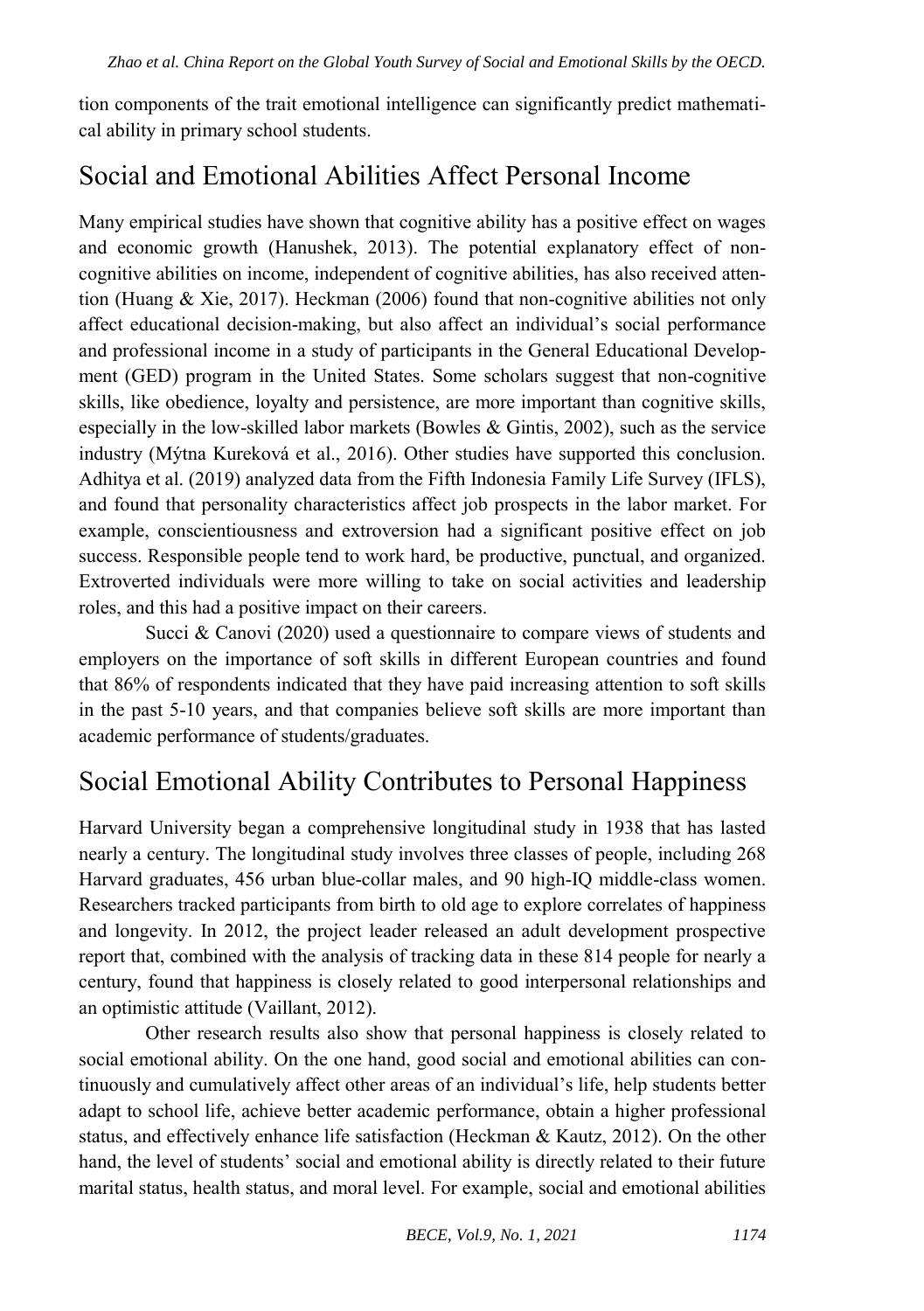play an important role in improving health-related outcomes (e.g., obesity, cardiovascular and cerebrovascular diseases), which is beneficial to their health and longevity (OECD, 2015; Atkins et al., 2020). Perseverance, emotional stability and social skills enable people to better transform ideas into actions, establish positive relationships with family, friends and communities, avoid unhealthy lifestyles and dangerous behaviors, reduce anti-social behaviors, and protects individuals from infringements of aggressive behavior, leading to a greater positive life experience (Liu & Liang, 2021).

OECD research also indicates social and emotional skills have a positive impact on personal well-being and social progress; such skills act by promoting a healthy weight, alleviating depression, reducing problem behaviors, increasing subjective wellbeing, improving life satisfaction, and increasing helpful life behaviors. Increased higher education, enhances the ability of individuals to translate intentions into actions, and improves the life prospects of disadvantaged children. At present, most OECD countries and partner economies recognize the need to strengthen the development of students' social and emotional capabilities. Both national and local policy documents of these countries emphasize the importance of enhancing a student's autonomy, sense of responsibility, and ability to cooperate with others.

# **OECD's Research and Promotion of Social and Emotional Capabilities**

Although scholars have reached a basic consensus on the definition and value of social and emotional competence, there seems to be little on how to best measure these skills. Based on the CASEL competency framework, nine social and emotional assessment tools have been identified that can be used for the reference and selection of school districts and schools (Wiglesworth, Humphrey, Kalambouka & Lendrum, 2010). A Social Emotional Competence Questionnaire (SECQ) based on the CASEL theoretical model has been developed that aims to assess children and adolescents (grades 3-12) based on self-reports about themselves and others, and how they respond in home, school and community environments (Haggerty et al., 2011; Zhou, Ee, 2012).

The OECD has been measuring the abilities of students since the 1990s using large-scale international education evaluation projects to allow participating countries to examine their own education quality and fairness and to develop efficiency from the perspective of international comparison. This allows countries to stabilize and improve education by monitoring the indicator system and to promote education reform and development. Since the beginning of the 21st century, the OECD has included measures of students' non-cognitive abilities, with the goal of quantifying other aspects of personal development through assessment of students' social, emotional and other noncognitive abilities.

From March 23 to 24, 2014, policy makers, including 11 education ministers and deputy ministers, took part in an OECD informal ministerial meeting on skills for social progress in Sao Paulo, Brazil. They agreed it was necessary to promote development of a "complete child" with a balanced set of cognitive, social and emotional skills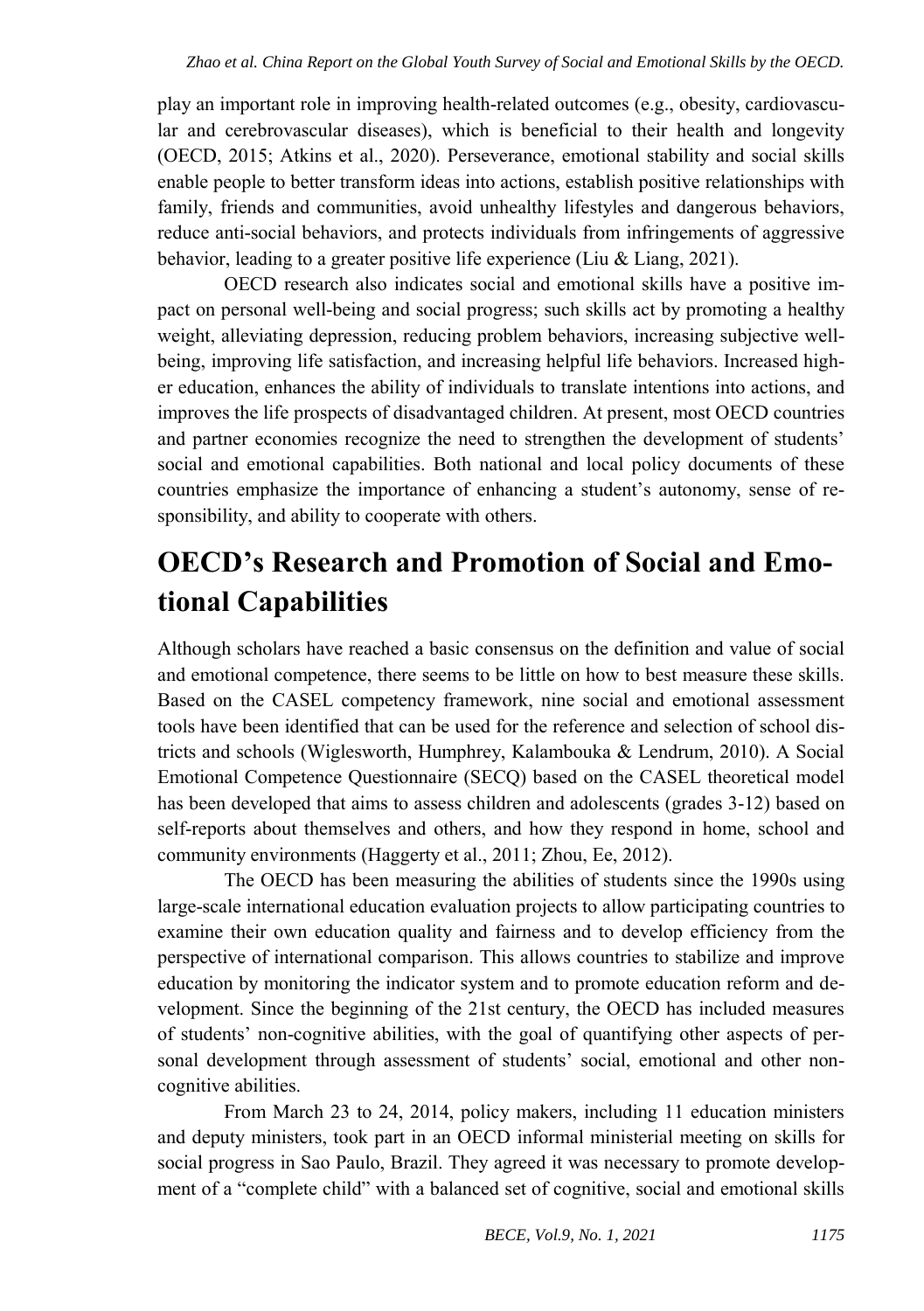so that they can better face the challenges of the 21st century (OECD, 2015). On March 10, 2015, the OECD released "Skills for Social Progress: The Power of Social and Emotional Skills," a report that presents the OECD's comprehensive analysis of the role of emotional skills, and a strategy to improve these skills. The report includes an analysis of the impact of social and emotional skills on individual happiness and social progress (covering all aspects of life, including education, labor market output, health, family life, citizen participation, and life satisfaction). The report draws four important conclusions: 1) sense of responsibility, social skills, and emotional stability are the most important dimensions of social and emotional skills affecting children's future prospects; 2) early intervention in social and emotional skills can effectively improve skills and reduce education, labor market, and social inequality; 3) within a cultural and linguistic background, social and emotional skills can be reliably assessed; and 4) providing relevant information and formulating guidelines will help educate stakeholders to promote children's social and emotional development (OECD, 2015). On this basis, the OECD organized and established a social and emotional skills research project team in 2016 to carry out the evaluation of social and emotional skills and to set up a steering committee composed of internationally renowned experts that could provide guidance and attract participating countries and regional representatives.

In December 2017, the OECD released the report, "Personality matters: Relevance and assessment of personality characteristics," that evaluated the socio-emotional skills of students aged 10-15 years-old in some cities and countries around the world over three years (OECD, 2017). The outcome was an approved monitoring tool of the development of students' social and emotional skills to explore the impact of personal, family and school characteristics on the development of students' social and emotional skills. Further, the monitoring tool can be used to assess which emotional and social skills best predict students' later achievements. Decision makers and practitioners can then be provided with reliable, effective and internationally comparable information on the development of students' social and emotional skills. In addition, policies and measures that can be implemented for improvement can be made available.

# *Research Subjects*

SSES is aimed at students aged 10 years and 15 years. The project team believes that the 10-year-old student group (between 10 years and 3 months to 11 years and 2 months) is able to express personal feelings relatively stable. This earliest age group is in the middle stage of elementary school. The 15-year-old student group (15 years and 3 months to 16 years and 2 months) is in formal education, has not yet undergone vocational education triage, and is done in cooperation with the International Student Assessment Project (PISA) The student groups in middle school are consistent, which is convenient for data comparison.

## *Research Model*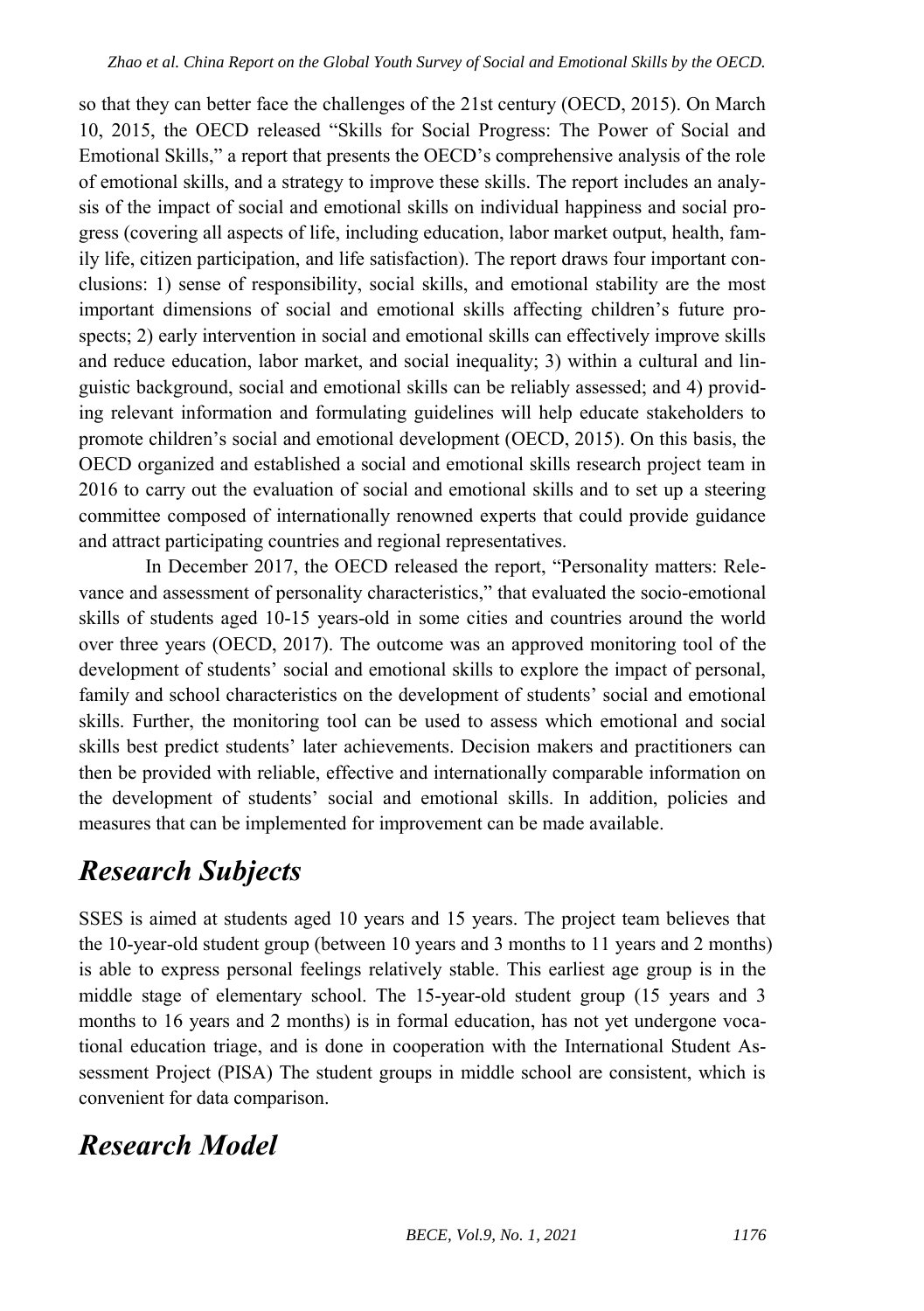Since Goldberg first proposed the "Big Five" personality factors (openness, conscientiousness, extroversion, affinity, and neuroticism) in 1971, these personality factors have been used in large sample research. Repeated discovery until it becomes a factor of a personality trait model recognized by the western psychology circle (Mueller  $\&$ Plug 2006). The social and emotional competence assessment framework constructed by the OECD is based on the Big Five personality traits model, and considers five dimensions: 1) task performance (conscientiousness); 2) emotional control (emotional stability); 3) collaboration (affinity); 4) openness; 5) interactions with others (extroversion) (Kankaraš, 2017).

Task performance includes achievement motivation, i.e., setting high standards for oneself and working hard to achieve these standards; self-discipline, i.e., controlling impulse, delaying gratification and maintaining focus; conscientiousness, i.e., fulfilling promises; and perseverance, i.e., persistence and commitment to goals. Emotional control includes stress-reduction (effectively adjusting anxiety and coping with pressure); restraint (controlling temper and emotions); optimism (a positive attitude toward individuals and life). Interactions with people others includes vitality (staying active throughout the day); decisiveness (controlling behavior); and being kind (willingness to interact with others). Collaboration includes empathy (looking at problems from the perspective of others); cooperation (getting along with others); and trust (believing that most people have good intentions). Openness includes curiosity (a willingness to learn and explore new things); creativity (generating new ideas or products); and inclusiveness (being open to diverse views). Complex skills include self-efficacy (belief in one's ability to complete tasks and achieve goals); critical thinking (being able to reflect on oneself and base ideas on independent thinking and critical analysis); and metacognition (recognizing and adjusting the thinking process and subjective experience).

Using the *Big Five Personality* traits, the OECD selected three to four social and emotional abilities under each dimension, for a total of 19 skills. Each skill is described by approximately 10 items, and a Likert five-point scale used by survey respondents for each question. After the second round of on-site testing in 2018, the four skills of perseverance, courage, metacognition and critical thinking, which had low reliability and efficiency, were deleted, leaving a final version with 15 skills (**Figure 1**). Through surveys of students, parents and teachers, mutual confirmation is used to measure the development level of students' social and emotional abilities and to relate other variables to the development of social and emotional abilities (Chernyshenko et al., 2018).

### *Research Methods*

The SSES project uses a random stratified sampling method, requiring each participating country or region to randomly select schools first, and then randomly select students who meet the age requirements from within these schools. The SSES project requires that each participating country or region select 3,000 10-year-old and 15-year-old students. In addition to the information from these 6000 students, information about their parents, teachers, and schools are also needed because the information collected by the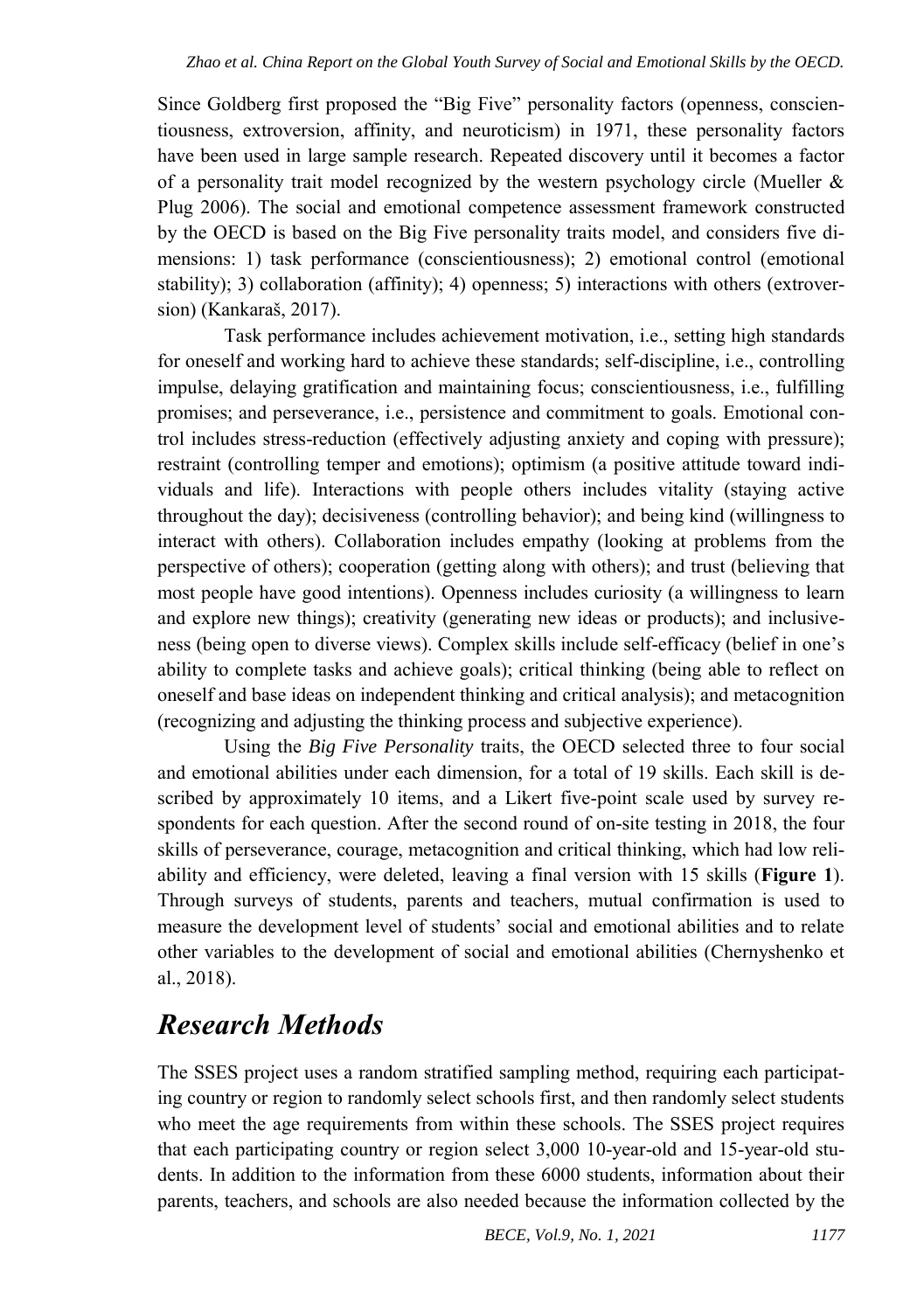

*Zhao et al. China Report on the Global Youth Survey of Social and Emotional Skills by the OECD.* 

**Figure 1. The Five Dimensions and 15 Sub-Competencies in the Assessment.**

SSES project includes not only information about students' social and emotional skills, but also information about their long-term home and school environment. The project team developed four types of questionnaires; one for students and one for each of parents, teachers, and principals closely related to the growth of the students. At the same time, schools provided data on each student's academic performance and school behavior. Triangulation of measures was used to improve objectivity and accuracy in measures of students' social and emotional abilities (Kankaraš et al., 2019).

Student questionnaires included personal background information, such as student's learning expectations, ideal jobs, interactions with parents and friends, school life, etc., as well as self-evaluation information on social and emotional skills and behavior. Each selected student had a parent or guardian fill out a parent questionnaire, which includes family background information, such as family economic and social status, parent-child interaction information, child-child interaction information, parent's understanding and practice of social and emotional skills. In addition, parents were asked to evaluate their child's social and emotional skills. Each selected student also had a teacher familiar with him or her fill out the teacher questionnaire. The teacher questionnaire includes background information on the teacher, such as teaching practice, professional development, and the teacher's understanding and practice of social and emotional skills. The teacher also provided an evaluation of the student's social and emotional skills. Finally, the principal of each selected middle school filled out a principal questionnaire. The principal questionnaire includes information on the community where the school is located, the overall situation of teachers and students, the school's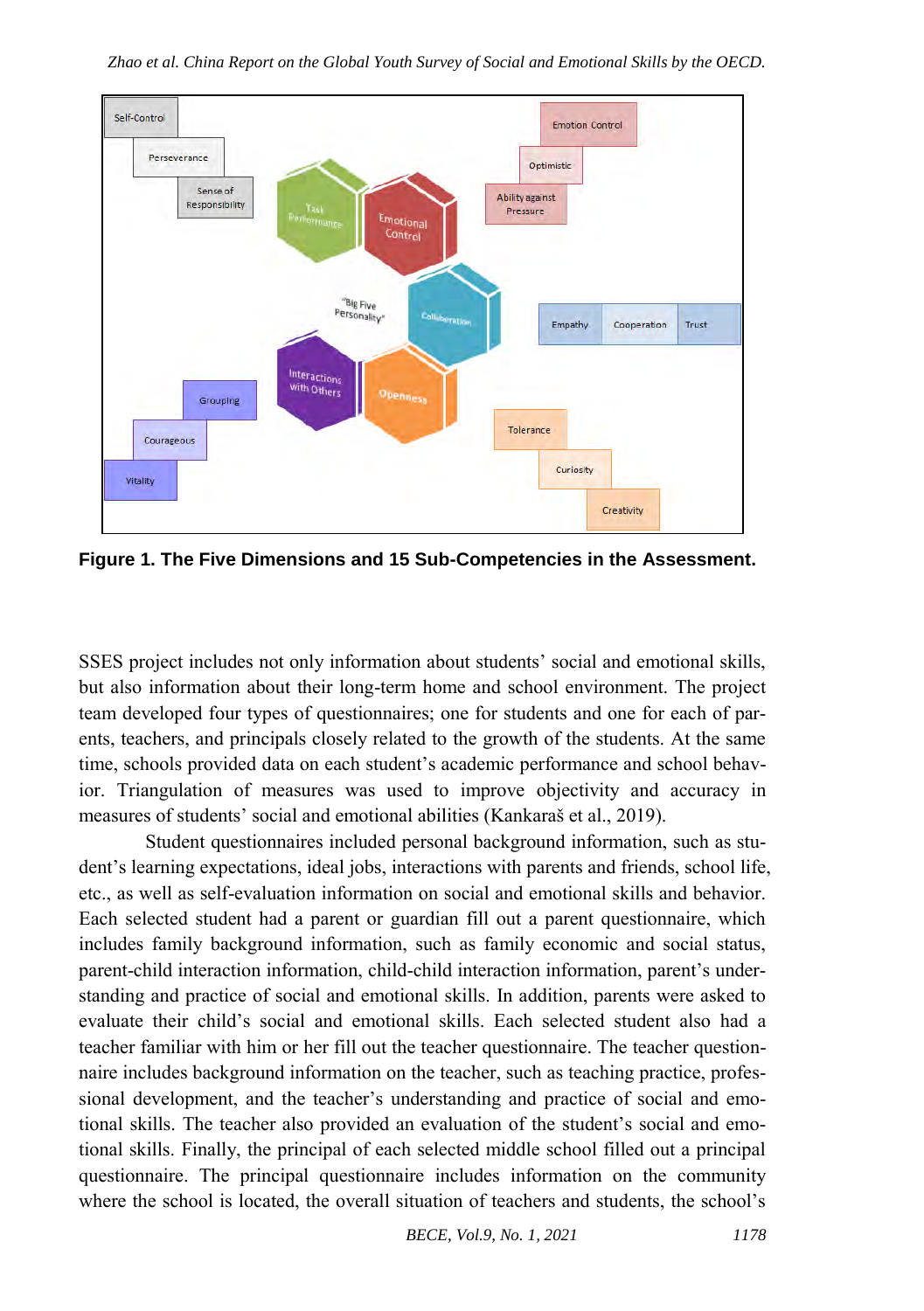teaching and evaluation policies regarding social and emotional skills, and the organization and management of the school (Fang, 2020).

After the selection of survey items in 2017, followed by the field test in 2018 and official test results in 2019, the OECD's formal assessment of social and emotional abilities finally settled on a student questionnaire containing 65 questions (the 15-yearold group has 68 questions). The parent questionnaire contains 53 questions, the teacher questionnaire contains 34 questions and the principal questionnaire contains 32 questions. It is worth noting that after the OECD integrated the data analysis of all participating countries, some items that did not meet measurement standards were deleted for the final form of the test questionnaire (OECD, 2021). After two years of work, on September 7, 2021, the OECD presented the first round of evaluation results of the Global Social and Emotional Ability Research Project.

# **A Survey of the Social and Emotional Abilities of Chinese Adolescents**

In the international comparative study of social and emotional skills organized by the OECD, 10 cities in 9 countries, including the United States, Russia, Finland, South Korea, Canada, Italy, Portugal, and Turkey, participated in the project. China was also a participating country with151 primary and secondary schools in six districts and four county-level cities under the jurisdiction of Suzhou City participating in the assessment project, including 3,647 10-year-old students and 3,621 15-year-old students. After comparative analysis of the data, the project team positioned the development level of Chinese students' social and emotional ability development in different age stages in the world, further explored factors affecting the development of Chinese students' social and emotional abilities, and proposed intervention measures.

# *Overview of the SSES Project in China*

Advancement of the SSES project is divided into three phases: 2017 is the tool development phase (item trial); 2018 is the field test phase (field test); and 2019 is the official evaluation phase (main study). In April 2018, China formally joined the project, and subsequently carried out translation of various instruction manuals, localization of assessment tools, training of assessors, and training of school coordinators, school sampling, and on-site testing. In November 2018, the China Social and Emotional Ability Project Team cooperated with the Suzhou Bureau of Education to conduct on-site tests with 1,500 students from 30 primary and secondary schools in 10 districts and counties of Suzhou. At the same time, 1,500 students' parents, 858 teachers and 30 principals filled out a questionnaire survey. From the end of 2018 to the first half of 2019, the project team conducted follow-up surveys, data sorting and classification, and wrote field test survey reports to prepare for the official evaluation in the second half of 2019.

#### Sample Selection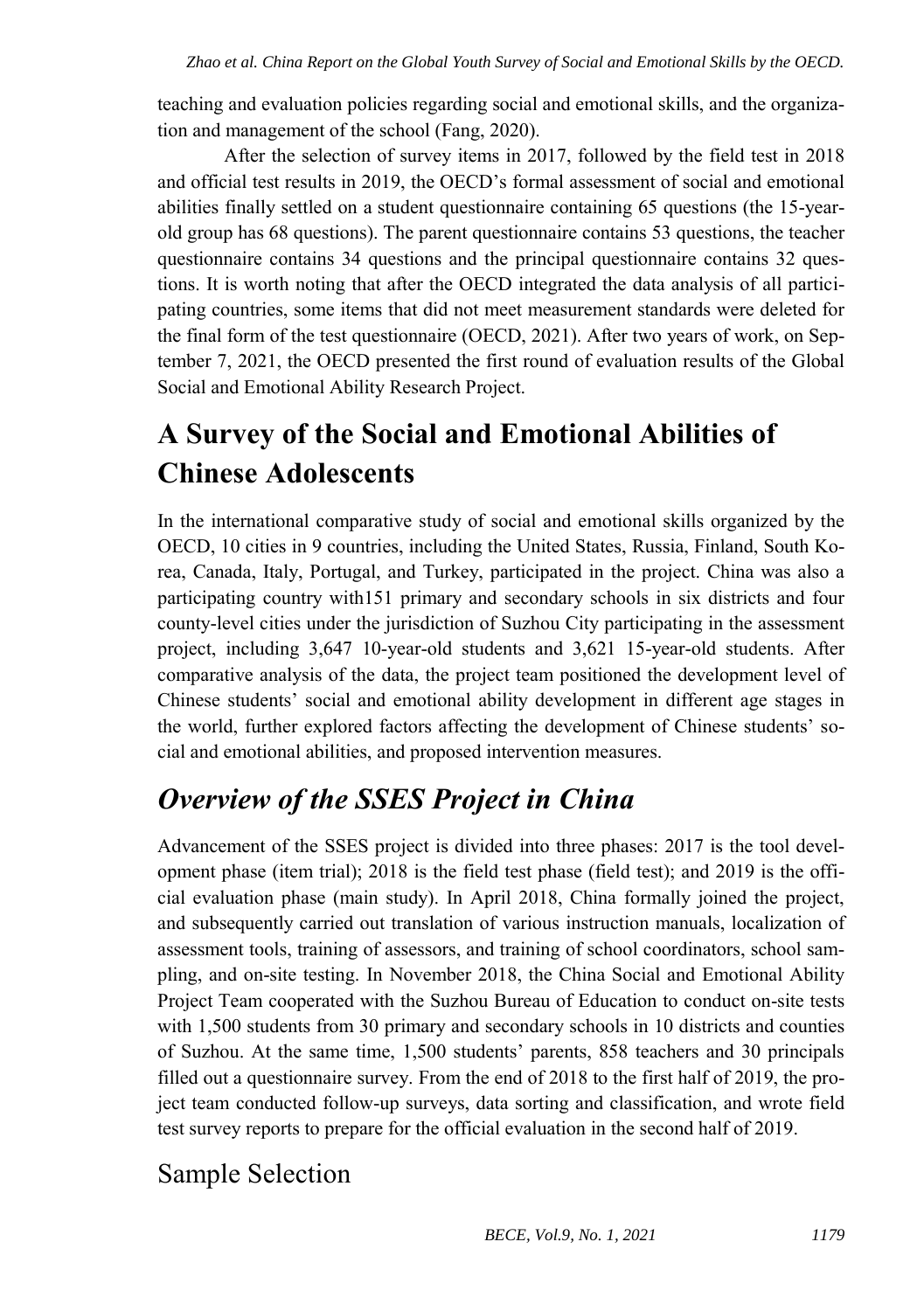In the next formal testing phase, all schools in the ten districts and counties of Suzhou participated in sampling, and random sampling was conducted at the levels of schools and students. For school sampling, 76 schools were sampled from 387 primary schools (10-year-old students), and 75 schools were sampled from 88 high schools and vocational schools (15-year-old students). For student sampling, based on the teacherstudent association table provided by the sampled school, 50 students were randomly selected among students enrolled at the school. After these two steps, a total of 7,550 primary and secondary school students from 151 primary and secondary schools had been selected. In the formal testing phase, the overall participation rate of the sampled students was as high as 96.26%, and a total of 7,268 students completed all tests, representing 150,964 elementary and middle school students in Suzhou. Among the 7,268 students in the final sample,  $3,647$  (50.2%) were in the 10-year-old group,  $3,621$  (49.8%) were in the 15-year-old group; 3,838 (52.8%) were boys, 3,417 (47%) were girls, and 13 (0.2%) had unknown gender); 3,447 students (47.4%) were studying in schools in the downtown area, and 2,459 students (33.8%) were studying in schools in counties and towns. There are 1,362 students in rural schools (18.7%). Among the 15-year-old students, 2,811 (77.6%) and 810 (22.4%) were enrolled in regular high schools and vocational high schools, respectively. While carrying out the student survey, another 7,136 parents, 3,732 teachers and 151 principals participated in filling out the parent questionnaire, teacher questionnaire and principal questionnaire respectively (Zhang et al., 2021).

### Evaluation Tools

The social and emotional ability evaluation items included four types of evaluation questionnaires: student, parent, teacher and principal questionnaires. Among them, the student questionnaire mostly concerns students' self-assessment of their social and emotional abilities, but also includes items related to the student's school and family environment. The parent questionnaire includes information about the child's social and emotional abilities, the child's growth history, the family environment, and the parents' social and emotional abilities. The teacher questionnaire collects the teacher's assessment of the student's social and emotional abilities and the teacher's report on the school's learning environment. The principal's questionnaire covers the broader social background of the school and its students, and the existing resources and programs at the school aimed at improving the learning environment.

The 2019 OECD Official Assessment of Social and Emotional Ability provided seven online assessment questionnaires at the Suzhou assessment site. There were two student questionnaires, one for the 10-year-old group and one for the 15-year-old group. The parent questionnaire for these two age groups is the same. The teacher questionnaire consists of two parts. The first part, completed by teachers of both age groups, includes the teacher questionnaire survey and auxiliary test anchor questions. Every participating teacher completed this part. The second part had two versions, one for the 10-year-old group and the other for the 15-year-old group. The teacher was asked to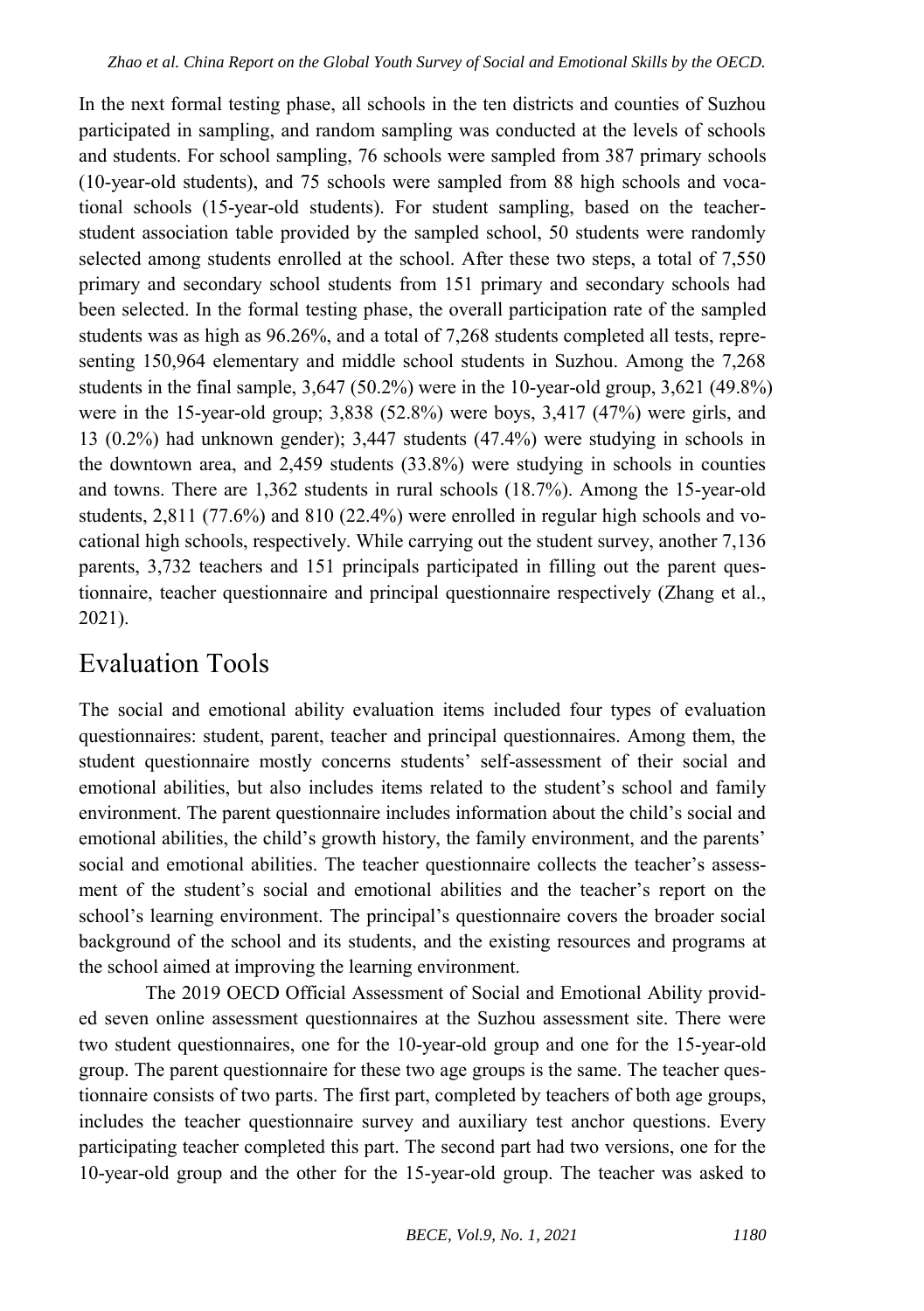complete this part for each student who "he/she knows best." The main questionnaires for the two age groups are the same (Zhang et al., 2021).

### Variable Table of Influencing Factors

Data analysis also examines factors that affect students' social and emotional abilities. Factors come from the five main categories of background variables, student variables, teacher variables, school variables, and family variables. The relationship between social, family and student variables is also examined, for a total of 30 basic measures, as shown in **Table 1**.

## *China SSES Test Results*

Data analysis results are presented in three parts. The first part uses descriptive statistics to show the overall scores of social and emotional abilities, as well as the Big Five personality traits and its 12 sub-categories in terms of age, gender, urban and rural areas, and school categories. The second part uses multiple regression analysis to explore the effect of social and emotional abilities of 10-year-old and 15-year-old students on outcome variables, such as personal life and behavior. The third part uses multiple regression analysis to examine the influencing factors of social and emotional abilities, including the effects of background variables, student variables, teacher variables, school variables, and family variables.

## The Development Level of Chinese Students' Social and Emotional Abilities

#### **Task Abilities**

Students in the 10-year-old group have higher task ability than those in the 15-year-old group, and the monthly age within the 10-year-old and 15-year-old groups is positively correlated with task ability. Within age groups, 10-year-old girls have higher task ability than boys, while the task ability of 15-year-old boys is higher than that of girls. Urban students have higher task abilities than rural students (Gao et al., 2021).

#### **Emotional Abilities**

Students in the 10-year-old group generally have higher scores in the emotional regulation dimension than those in the 15-year-old group. Students in the 10-year-old group generally believed that they were very optimistic and did a good job of emotional control, but the parents of the 10-year-old group did not agree. Contrarily, the 15-year-old students' self-evaluation scores were lower than the scores from their parents. Students in both age groups were below the international average for stress resistance, which also has the lowest score among the 15 abilities. Boys perform better than girls overall when it comes to emotional regulation, especially in terms of stress resistance. The performance of students in urban areas is better overall than that of students in rural areas (Liu et al., 2021).

#### **Collaboration**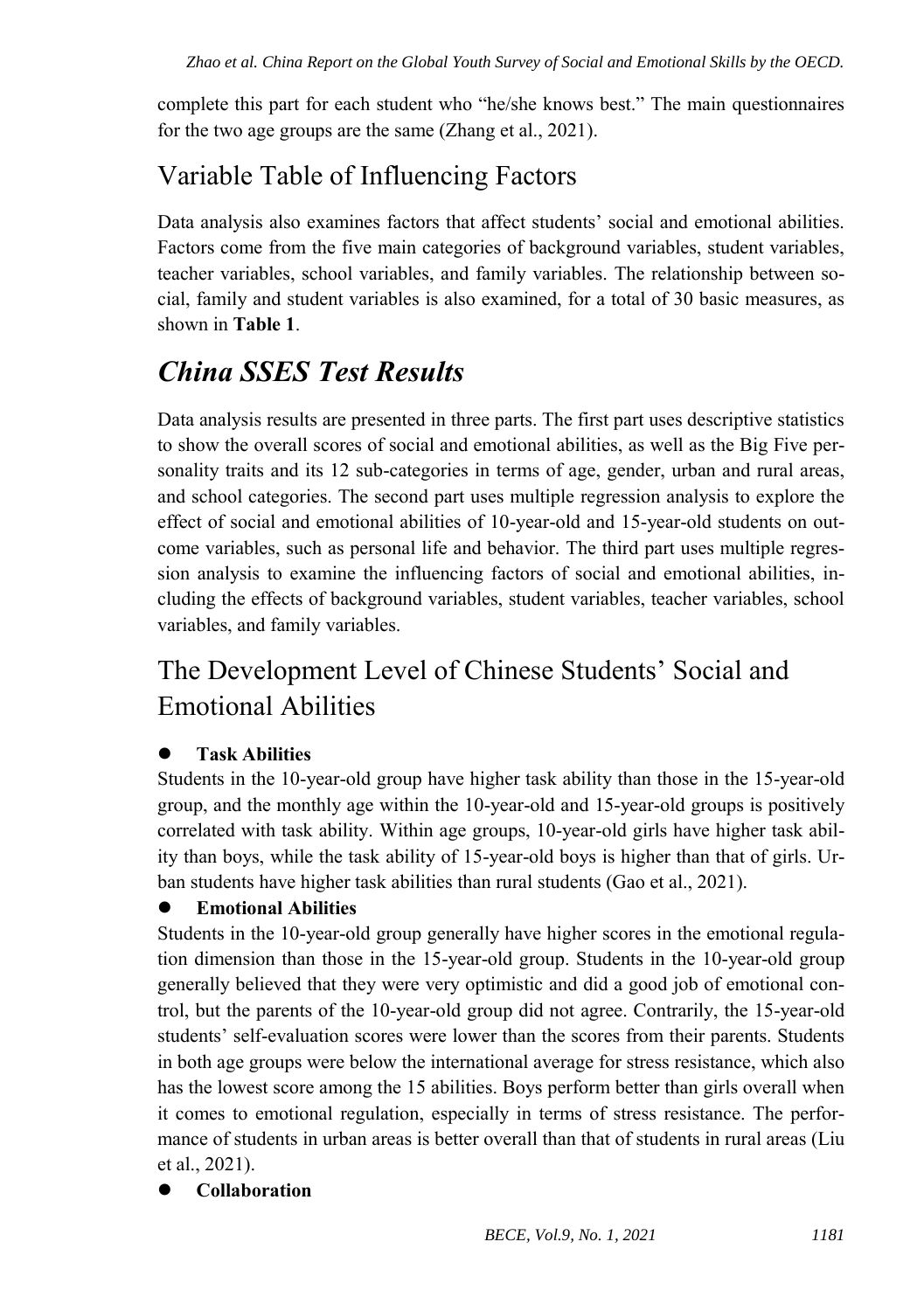| <b>TUBIC 1. TUBIC OF FULLUBICS ATTOUTING ODDIER UND EMPIRIONER ADMITTION</b> |                                                                                                                                                                                                                                                                                                                                                     |
|------------------------------------------------------------------------------|-----------------------------------------------------------------------------------------------------------------------------------------------------------------------------------------------------------------------------------------------------------------------------------------------------------------------------------------------------|
| <b>Main Variable</b>                                                         | <b>Basic Variable</b>                                                                                                                                                                                                                                                                                                                               |
| Background                                                                   | Gender; age; socio-economic status (parents' highest education, family possessions,<br>family equipment, family book collection)                                                                                                                                                                                                                    |
| Student                                                                      | Sense of security; friendships; good habits of friends; high expectations of friends;<br>extensive social relationships; indoor activity time; online time; outdoor activity time;<br>growth mindset                                                                                                                                                |
| Teacher                                                                      | Teaching age; educational background; opportunities to participate in social-<br>emotional ability-related training (referred to as "training opportunities"); frequency of<br>participation in social-emotional ability-related training (referred to as "training fre-<br>quency"); teacher-student relationship; high teacher expectations, etc. |
| School                                                                       | School belonging; school cooperation atmosphere; school competition atmosphere;<br>campus bullying; extracurricular activities, etc.                                                                                                                                                                                                                |
| Family                                                                       | Parenting style (understanding father/understanding mother, punitive father/punitive<br>mother); parent-child issues; high expectations of parents                                                                                                                                                                                                  |

#### **Table 1. Table of Variables Affecting Social and Emotional Abilities.**

The students in Suzhou, China self-report collaboration as quite high, especially empathy, trust, and cooperation abilities, which are higher than the international average. The self-evaluation score of the 10-year-old group is significantly higher than that of the 15 year-old group, while the evaluation scores of parents and teachers of the two age groups are relatively close. The collaboration ability of female students in the 10-yearold group is higher than that of boys, while in the 15-year-old group, boy collaboration scores are higher than that of girls. In addition, students in central urban areas are generally better than rural students in collaboration ability (Tang et al., 2021).

#### **Openness**

For the average of the three sub-categories of openness (tolerance, curiosity, and creativity), the self-evaluation of Suzhou students is higher than the international average. In contrast, the 15-year-old group's self-evaluation is lower than that of the 10-year-old group, and boys' self-evaluation is higher than that of girls, especially in terms of creativity. This gap in creativity scores between boys and girls is even larger in the 15-yearold group. The openness of students in central urban schools is significantly higher than that of rural students, but the effect size is not large (Shao et al., 2021).

#### **Communication Ability**

The overall score of Suzhou students in communication ability is higher than the world average, indicating that the confidence of Suzhou students in themselves is higher than the international average. The difference in self-evaluation of communication ability between students in the 10-year-old group and the 15-year-old group is relatively large, while the gap in parental evaluation for the two age groups is relatively small. There are also significant differences in the communication abilities of students of different gender groups. Girls in the 10-year-old group show significantly higher level of sociability and courageousness than the boys. The vitality of boys in the 10-year-old group and 15 year-old group are significantly higher than that of girls. Student communicative ability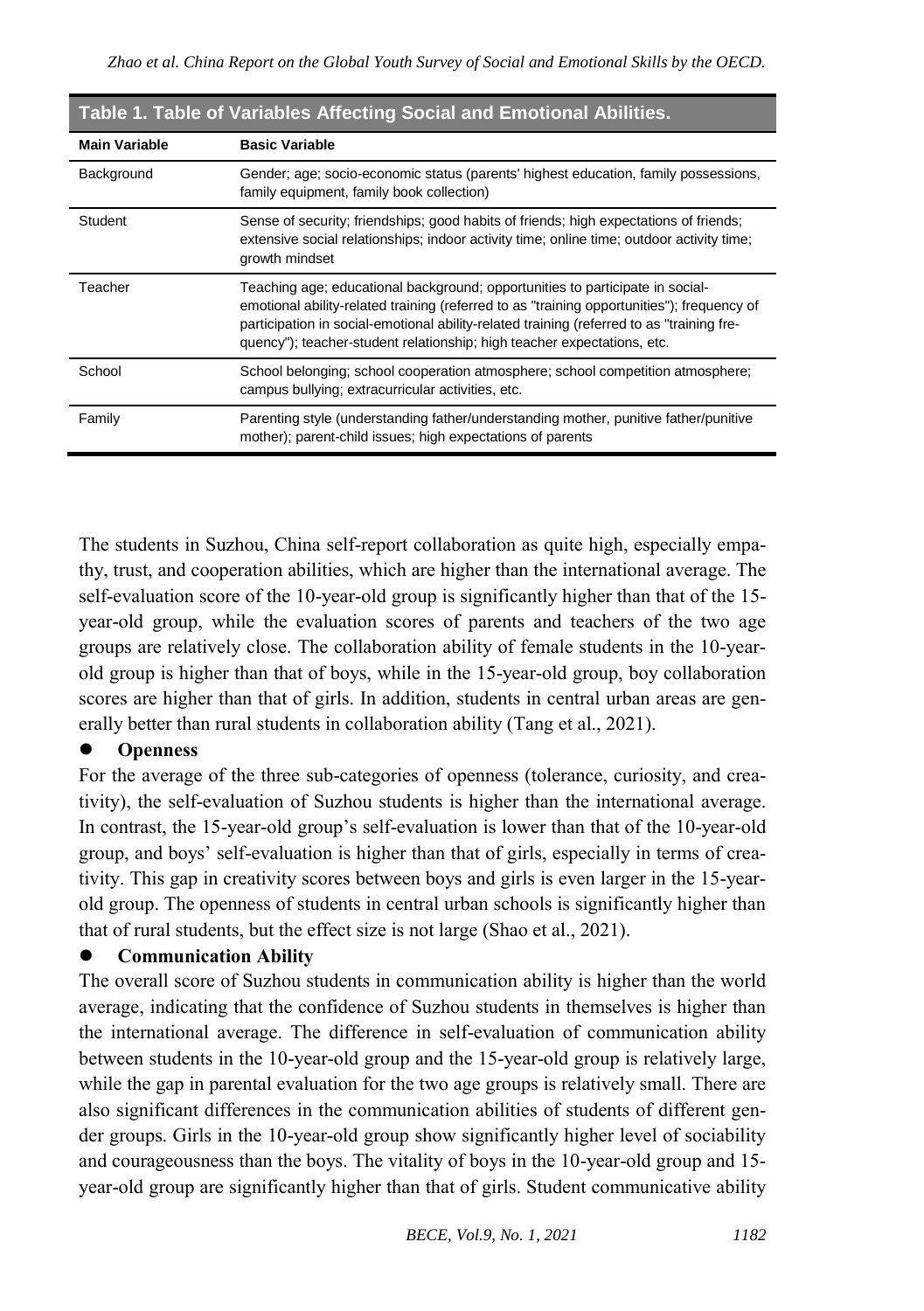in central urban schools is higher than that in county and rural areas. There is no significant difference in the communication ability between ordinary high school and vocational high school students (Huang et al., 2021).

The scores of students in all 15 social and emotional abilities are slightly higher in the 10-year-old group than in the 15-year-old group (the standard deviation of the 10 year-old group is 83.68-124.40, and the standard deviation of the 15-year-old group is 73.00-91.94). Within the two age groups, no significant gender differences are present in most social and emotional abilities. However, among the 10-year-old students, girls scored higher in most social and emotional abilities, especially in empathy, cooperation, rapport, perseverance and tolerance, whereas among the 15-year-old students. With the exception of tolerance, boys scored higher than girls in most social and emotional abilities. The social and emotional abilities of most students are not significantly affected by the school's socioeconomic level for either age group. However, a general trend exists for the scores of social and emotional abilities of students from schools with high socioeconomic levels to be slightly higher than those of students from schools with low and medium socioeconomic areas. Students in ordinary high schools and vocational high schools have no significant differences in social and emotional abilities, but students in ordinary high schools generally score slightly higher in tolerance, curiosity, and creativity.

### Factors Affecting the Development of Chinese Students' Social and Emotional Abilities

Elucidating the factors that affect the development of Chinese students' social and emotional abilities is an important goal of the evaluation project. In this regard, China's assessment project starts with the analysis of social background, summarizes the relationship between social and emotional abilities and various influencing factors from background variables, individual student factors, family factors and school factors, and collects students' non-intellectual data through field investigations. The data on development level are then placed in the international environment for horizontal comparison, and finally specific educational intervention measures are proposed.

In the evaluation report of task ability, family education and school education have a great influence on students' task ability. Among them, in family education, different types of parents have different effects on students' task ability. Understanding mothers have a stable and positive influence on the task ability of students in both age groups, while the influence of punitive parents is more complicated. Punitive mothers in the 10-year-old group have a positive effect on students' task ability, but punitive fathers have a negative effect on perseverance. In the 15-year-old group, punitive fathers have a positive influence on students' task ability and punitive mothers have a negative effect on students' self-control and responsibility. In school education, teacher-student relationship, school belonging, and school cooperation atmosphere have the greatest impact on students' task abilities, reflecting the key role of school environment in the formation of students' responsibility levels (Gao et al., 2021).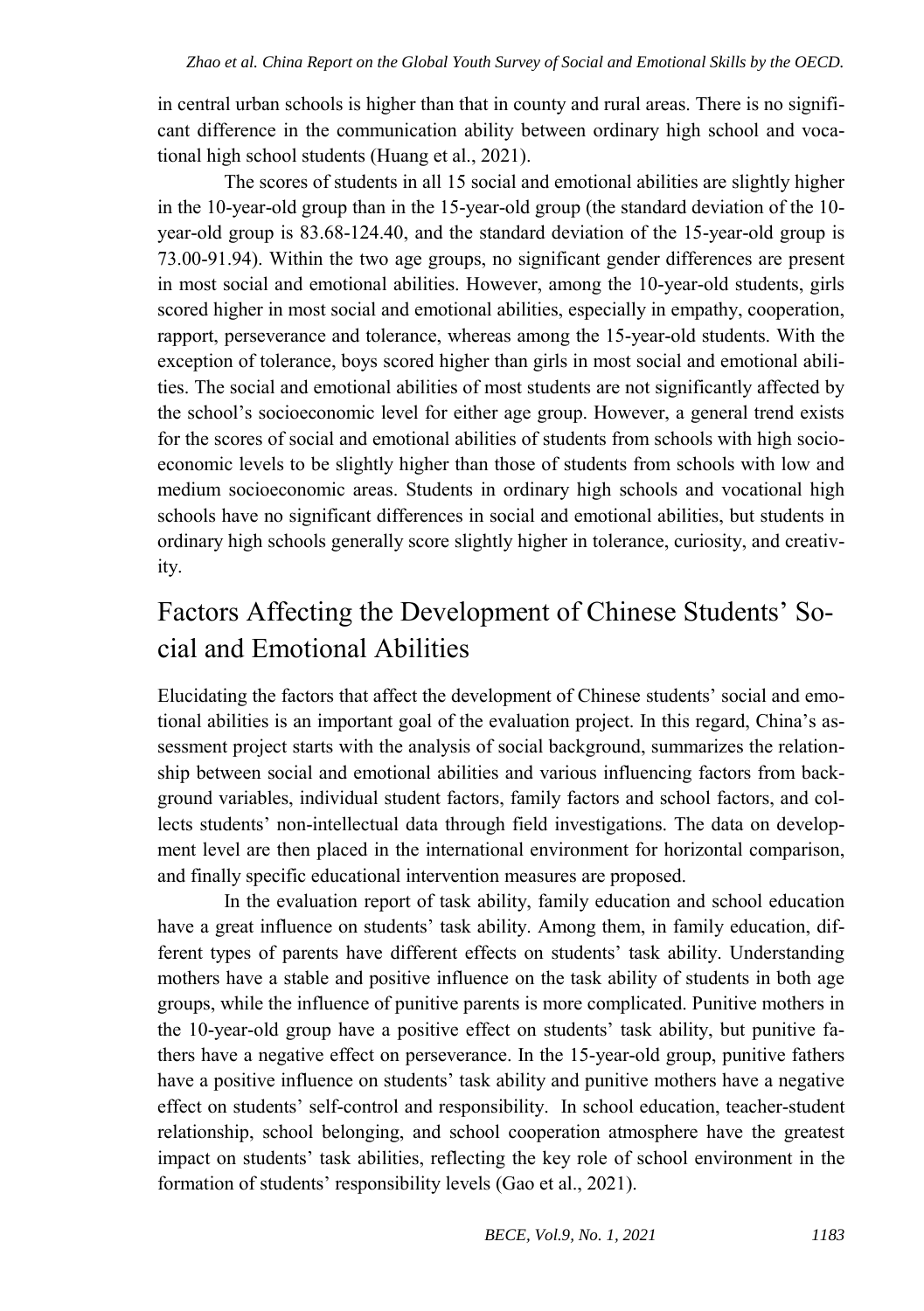Of the many factors that affect emotional ability, more than 30 variables in the five categories of background, student, teacher, school, and family all have consistent and significant effects on students' emotional regulation abilities, and most of these are positive effects. In background variables, the higher the parents' educational background and the greater the number of family possessions and book collections, the better the students' emotional regulation ability. In student variables, security, friend relationships, outdoor activity time and growth-oriented thinking have a significant positive impact on emotional regulation, while online time has a significant negative impact on emotional regulation. In teacher variables, the quality of the teacher-student relationship is positively correlated with a student's emotional regulation, and teachers' participation in social and emotional ability cultivation training helps the students' ability development. In school variables, the three variables of school atmosphere of cooperation, extra-school activities and especially, the sense of belonging to school significantly increase development of students' abilities. In family variables, understanding parents, especially understanding fathers, have a positive effect on the development of children's emotional regulation ability, while parent-child problems have a negative effect on ability development (Liu et al., 2021).

In the analysis of factors affecting collaboration ability, the 30 scales can be divided into positive and negative. Most are positive factors, including family possessions, family collection of books, sense of security, friendship, good friends, indoor activity time, outdoor activity time, understanding mothers, understanding fathers, high expectations of parents, teacher-student relationship, school belonging, school atmosphere of cooperation, and off-campus activities. Negative factors for collaboration include online time, parent-child problems (Tang et al., 2021).

The openness of students is also affected by student, teacher, school and family factors. For background variables, parents' highest education level, family possessions, and family's collection of books have a significant positive impact on the openness of both 10-year-old and 15-year-old groups. Among student variables, security, friendship, good habits, outdoor activities, time- and growth-oriented thinking have a significant positive impact on the openness of students. One age group difference is that "widespread social friendship" has a negative impact on creativity in 10-year-old students, while it has a positive impact on creativity in 15-year-old students. Teacher education and teacher-student relationship have a significant positive impact on openness for both groups of students. Among school variables, the sense of belonging to school, school atmosphere of cooperation, school atmosphere of competition, and off-campus activities all have significant positive effects on openness. Among family variables, parenting style and parental expectations have a significant impact on students' openness. Students in both age groups with understanding parents have a greater openness. In the 10 year-old group, punitive mothers also have a positive impact on students' openness. Parent-child difficulties have a significant negative impact on openness (Shao et al., 2021).

Students' communicative ability is also affected by numerous variables. In student variables, sense of security, friendships, friends with good habits and personal out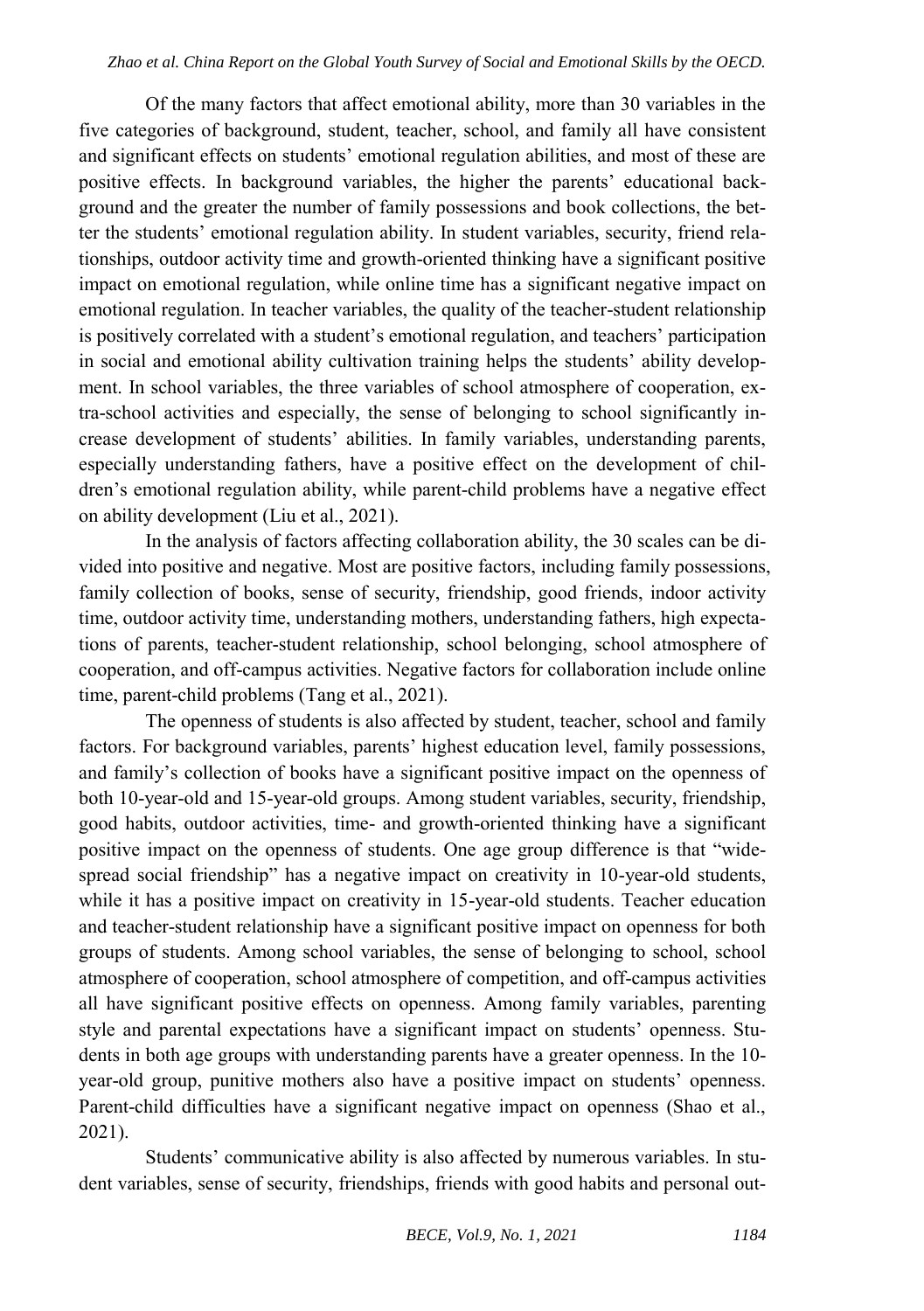door activity time significantly increase communication abilities of 10-year-old and 15 year-old students, while time spent online has a significant negative effect on the communication ability of students. The teacher-student relationship has a significant positive effect on the communication ability of both 10 and 15-year-old students. The sense of belonging to school and extracurricular activities significantly affect students' communicative ability in a positive way. Parental rearing styles have a significant positive impact, while parent-child problems have a significant negative impact, on students' communication skills (Huang et al., 2021).

From the general analysis results, the sense of belonging to school, cooperative learning atmosphere, friendships, and sense of security are positively correlated with the social and emotional abilities of most students. High scores in school belonging are closely related to social and emotional abilities. Parent-child issues and greater participation in daily online activities are negatively correlated with all social and emotional abilities.

## The Relationship between Students' Social and Emotional Abilities and Personal Life and Behavior

In addition to the basic level assessment, the Chinese assessment project team analyzed the correlation between 15 social and emotional abilities and the personal life characteristics and behavioral performance of students in the 10-year-old and 15-year-old groups. Characteristics included academic performance (language, mathematics and art), psychological well-being (current psychological well-being, life satisfaction and exam anxiety), and involved in classroom activities, smoking and 10 other behavioral indicators. Life satisfaction, current psychological well-being, and exam anxiety are similarly affected by a student's age and gender. Older students, especially older girls, showed lower life satisfaction and lower current psychological well-being, and higher test anxiety. In terms of related abilities, optimism is most closely related to life satisfaction and current psychological well-being, followed by vitality and trust. Exam anxiety is most influenced by anti-stress and optimism abilities of students (Yuan et al., 2021).

To measure behavior performance, the project team set up 10 and 14 behavior indicators in the questionnaire surveys of students, parents, and teachers for each age group, such as whether they are "honest" and "do housework," or "have difficulty concentrating." For the 15-year-old age group, additional behavior indicators were included, such as "handling the extra change", "playing truant", "and smoking" and "drinking." All 15 social and emotional abilities are negatively correlated with students' negative behaviors. For example, inattention and insomnia are negatively correlated with most social and emotional abilities. Especially in the 15-year-old group, all 15 social and emotional abilities are weakly correlated with bad behaviors such as absenteeism, smoking, and drinking, while positive behavior indicators, such as observing rules and participating in classroom activities, have moderate to strong correlations with most social and emotional abilities (Yuan et al., 2021).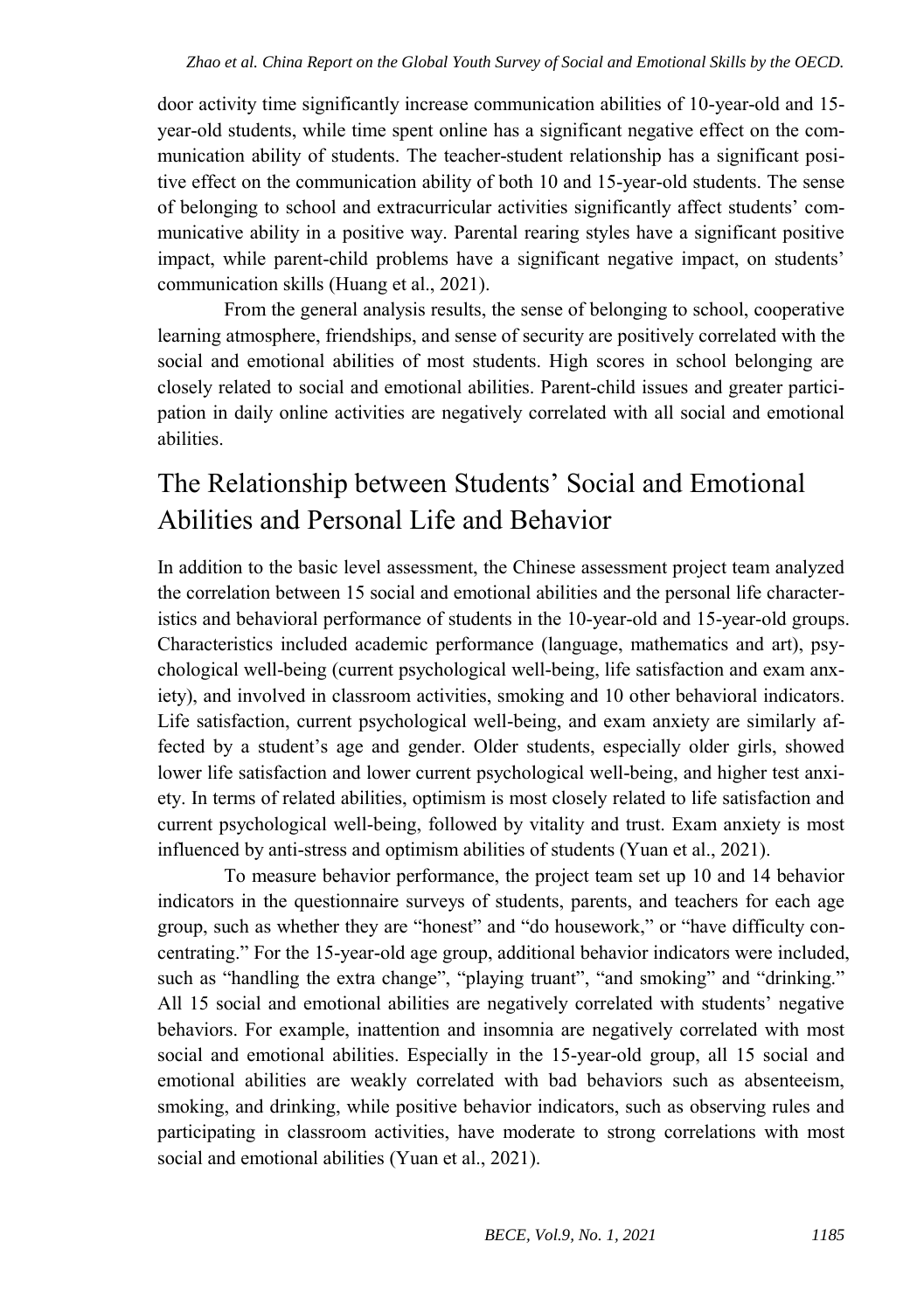### **Conclusions and Enlightenment**

China has begun to pay attention to improving students' non-cognitive abilities such as collaboration and emotional abilities. In June 2013, the Ministry of Education issued "Opinions of the Ministry of Education on Promoting the Reform of Comprehensive Evaluation of Education Quality in Primary and Secondary Schools," which noted that it is necessary to "effectively reverse the tendency of evaluating the quality of primary and secondary schools solely based on students' academic test scores and school enrollment rates, and promote the overall development of students." Healthy Growth, with key indicators such as personality quality, emotional behavior control, interpersonal communication and curiosity and thirst for knowledge, included in the annex "Comprehensive Evaluation Index Framework for Primary and Secondary Education Quality (Trial)" are all social and emotional skills. The main components of the survey have strong similarities with the corresponding indicators of the OECD's social and emotional skills (Ministry of Education of China, 2013).

In September 2016, the research report, "Core Competence of Chinese Student Development," was released. It clearly stated that students should have the necessary qualities and key abilities to adapt to lifelong learning and lifelong development. These key abilities are divided into three aspects: cultural foundation, independent development, and social participation. It is comprehensively expressed as the six qualities of humanistic background, scientific spirit, learning to learn, healthy living, responsibility, and practical innovation, which are further refined into 18 basic qualities such as humanistic feelings, aesthetic appeal, rational thinking, social responsibility, national identity, and labor awareness. In the document, non-cognitive ability is introduced into pedagogy research and education evaluation system, and development of non-cognitive abilities in young people is emphasized in basic education in China (Core Literacy Research Group, 2016).

However, according to the latest data from the International Student Assessment Project (PISA) released in December 2019, although Chinese teenagers ranked first in the world in the three cognitive abilities tests of reading, mathematics and science, they showed a low sense of belonging to the school, low levels of satisfaction with schools, lack of autonomy and self-consciousness for self-planning (Du, 2019), there is still much room for improvement in the non-cognitive abilities of Chinese students (Zhang, 2020).

The evaluation of social and emotional abilities carried out this time is a response to China's long-standing problems of emphasizing cognitive abilities and neglecting non-cognitive abilities: the cultivation of Chinese youth's social and emotional abilities is of great significance to the promotion of China's educational reform. This is not only the presentation of the SSES evaluation results, but also some enlightenment based on the analysis of the China Social and Emotional Ability Evaluation Report.

# *Social and Emotional Abilities can be Improved with Intervention*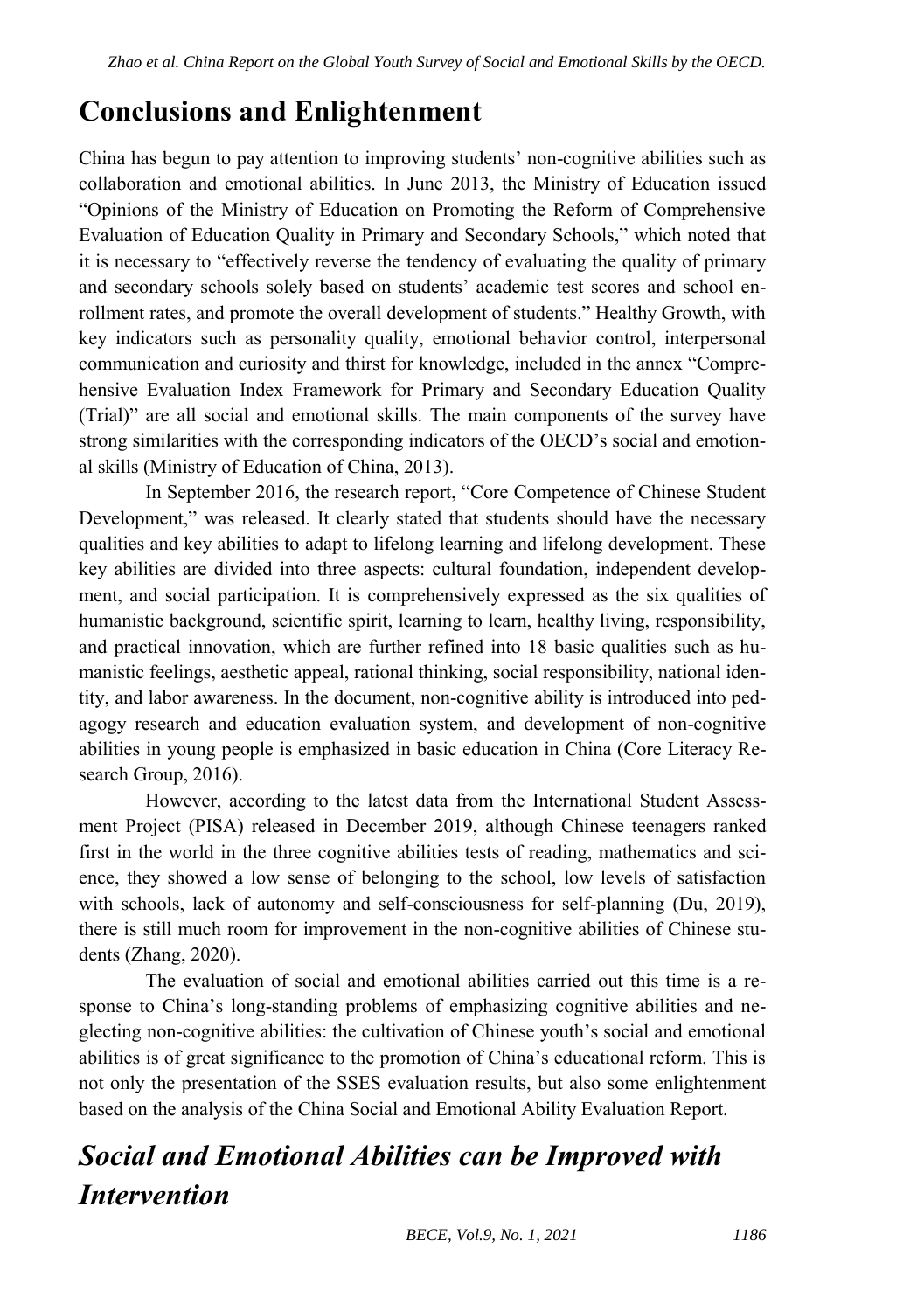The measurement results of social emotional skills only illustrate a state, and ultimately point to specific intervention methods. Social and emotional abilities are different from cognitive abilities, and they are more malleable. From the perspective of life course, adolescents are very sensitive to external interventions from family, school, etc. Some important non-cognitive abilities such as achievement motivation, self-discipline and sense of responsibility are moldable in the adolescence. During this period, through effective educational intervention and systematic learning, the development of children's social and emotional abilities can be promoted, and the children's happiness and achievement motivation can be improved.

The "Perry Preschool Education Project" is the best example of success with non-cognitive interventions. The project included 123 children aged 3 to 4-years with an intellectual development level below 85 points in a comparative experiment that conducted educational interventions on social and emotional abilities of 58 children in the experimental group (children were randomly assigned to experimental or control group), teaching them how to be friendly with others and conducting weekly home visits to improve the parent-child relationship; the remaining 65 children in the control group received no educational intervention. Subsequently, the two groups of children were followed up until they reached adulthood. The study found that educational intervention had no impact on the cognitive abilities of these children, but greatly improved their social and emotional abilities, leading them to have happier marriages, more harmonious family relationships, better health, a higher quality of life and lower crime rates (Berrueta-Clement, 1984).

In China, in 2012, the Department of Teacher Work of the Ministry of Education of China and UNICEF cooperated on the "Social and Emotional Learning and School Management Improvement Project." The project took place in 250 project schools in five provinces (cities, districts) in western China and implemented pilot projects aimed at improving students' social and emotional abilities. Through the cooperation of school, family and community education, China is promoting the social and emotional learning of children and young people, so that students can learn self-esteem and self-management, will have social awareness and good interpersonal communication skills, can understand the emotions of others and have empathy, can form positive interpersonal relationships and creatively solve problems and can make responsible decisions in a variety of different situations (Mao et al., 2018). The project is an overall intervention that includes thematic courses, teaching reforms, changes in the school environment, and home-school cooperation. Further, the project provides an intervention template that can be used as a reference for improving the social and emotional abilities of Chinese young people.

In 2018, the China Education Innovation Research Institute of Beijing Normal University released the "21st Century Core Literacy 5C Model Research Report" (in Chinese), which listed communication and cooperation as one of the five core literacy components of young people in the 21st century. Within this component, communication and teamwork focused on reflecting individual social skills, communication emphasized respect, understanding, empathy and cooperation emphasized the necessity of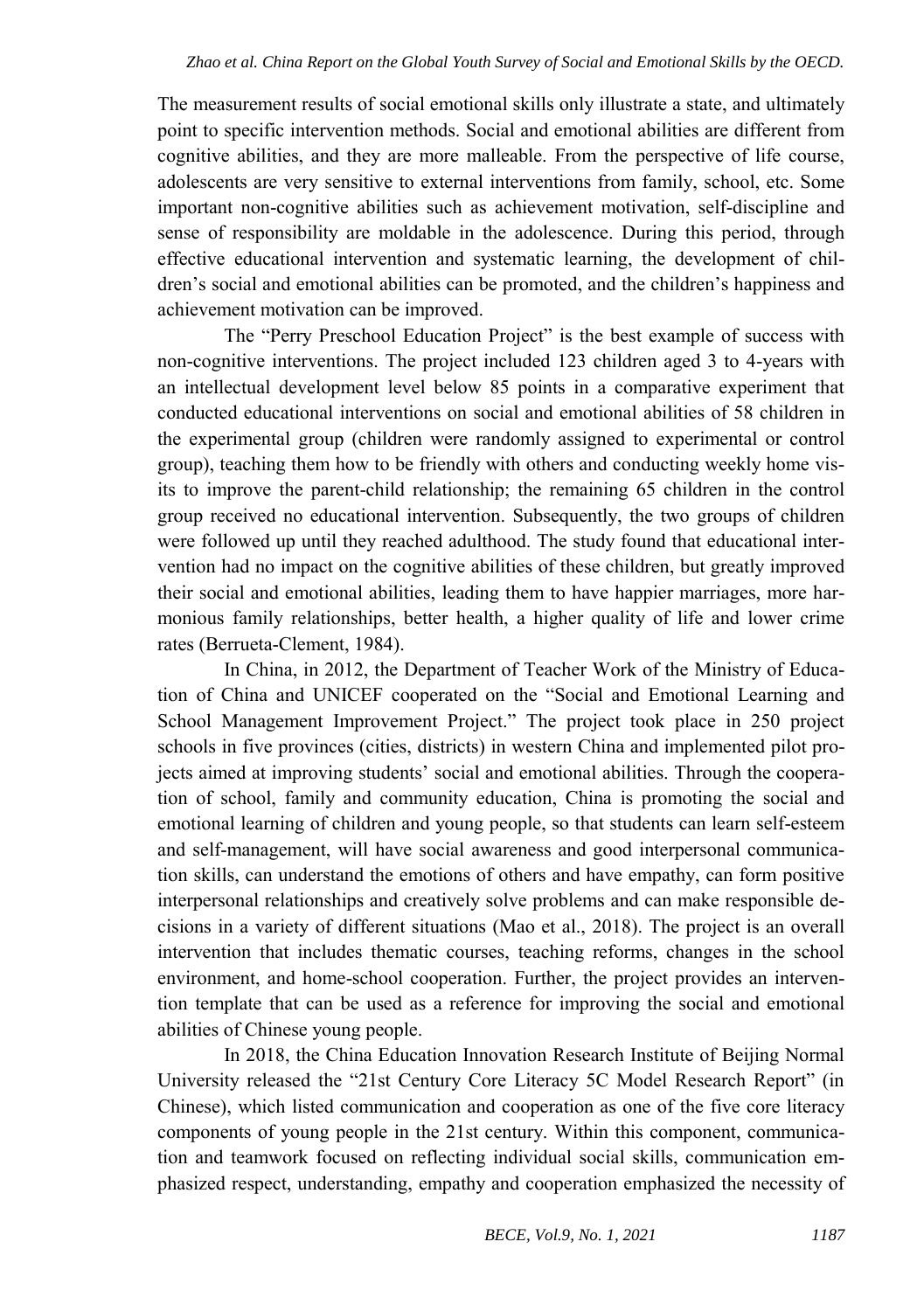persistence and compromise under the premise of achieving common goals (Xu et al., 2020; Kang et al., 2020). Driven by that report, the research and intervention practice for improving Chinese adolescents' non-cognitive abilities has been further developed.

# *Cultivation of Students' Social and Emotional Abilities is a Systematic Project*

The results of the SSES evaluation point to four aspects in the cultivation of social and emotional abilities: students, parents, teachers and schools. Many successful intervention programs in the past have shown the same characteristics. First, establish a good, close and supportive relationship between parents, teachers and children, and provide guidance. Second, ensure home, school, and workplace consistency with the quality of the community's learning environment. Third, provide skills training for children and teachers using orderly, active, focused and clear learning practices. Fourth, establish a connection project between children and adolescents, and ensure previous inputs are tracked and supplemented (OECD, 2015). The cultivation of social and emotional abilities must be regarded as an ecosystem, with multiple levels including students, teachers, parents, and communities.

At the nation level, many countries incorporate social and emotional skills learning along with academic skills learning into their education policies. Schools should be encouraged to adjust their curricula, focusing on character education and relationship education. For example, since the United States Congress approved the "Partnership in Character Education Program" in 1994, funding has been provided to state and local educational institutions to support the development of character education (US Department of Education, 2005). The same is true in South Korea; in the national curriculum revised in 2009, creativity and character education were the focus of reform, and "creative experience learning activities" were introduced to strengthen students' creativity and character education in primary and secondary school curricula (National Youth Policy Institution, 2009). In 2019, the United Kingdom's Department of Education issued a statutory guideline on relationship education, requiring that relationship education and health education is included in the compulsory courses of primary and secondary schools starting from September 2020, to help students be adequately prepared for future life (UK Department for Education, 2019).

In recent years, China has gradually realized the importance of non-cognitive abilities in curriculum reform and has promoted the cultivation of non-cognitive abilities, focusing on the training and assessment of students' non-cognitive abilities in terms of curriculum and evaluation. In this way, the education system pays attention to well-rounded development of students.

In addition, the development of social and emotional abilities must be synergetic. The OECD evaluation results show that schools, teachers, families, and communities all play an important role in improving the social and emotional capabilities of individuals. Methods that can improve social and emotional skills include optimizing the family, school and community environments, creating a family atmosphere that is conducive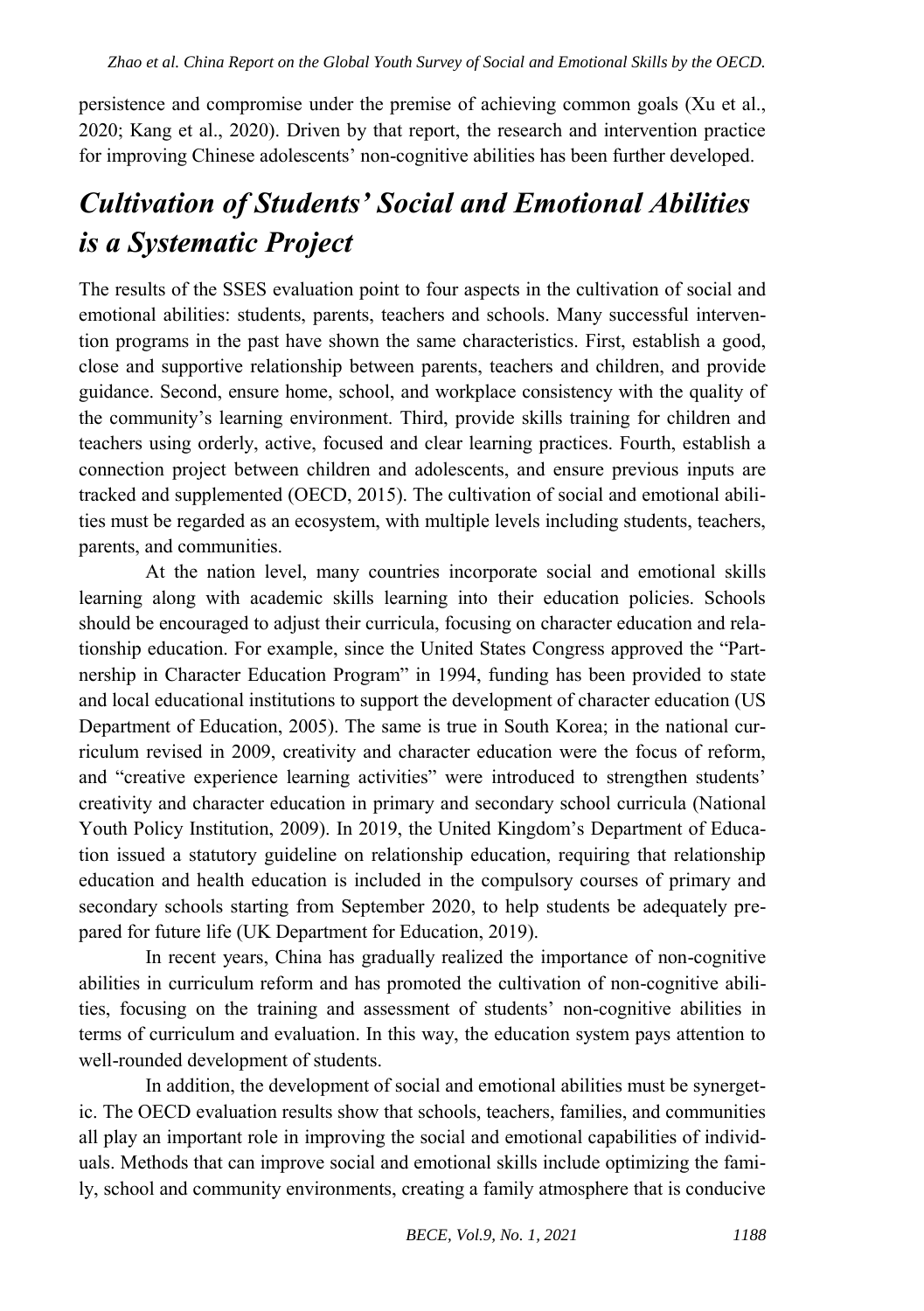to improving social and emotional abilities, enhancing students' sense of belonging to the school, improving teacher training regarding social and emotional abilities. The teachers' own social and emotional abilities can be used to directly influence students, constructing a new type of teacher-student relationship. Acknowledging the subjectivity of families, communities, and students, respecting the wishes of students, paying attention to the emotions of stakeholders, forming a joint force for education, and striving to create an ecosystem full of emotional care are all further ways in which social and emotional skills might be improved.

# *The Evaluation of Social and Emotional Abilities Requires More Localized Measurement Indicators*

As a soft skill, social and emotional abilities cannot be measured through traditional academic level tests in the same way as cognitive abilities, but instead rely mostly on self-reporting and observer reporting methods. The self-reporting method is the subjective report of emotional cognition, feeling and experience from the perspective of the experience. To avoid the subjectivity of a single perspective, such data are typically confirmed using other observers' reports. Another method of evaluation is to base evaluation on a specific theoretical model, determining the dimensions and indicators of evaluation, formulating evaluation tool scales, collecting data on students' social and emotional behavior, and evaluating students' social and emotional abilities through experiments and data.

Social and emotional abilities attach importance to performance-based and strengths-based evaluations and focus on students' strengths and growth thinking. The method used in the SSES test is to build an evaluation dimension based on the Big Five personality traits model. At the same time, it absorbs the evidence from the previous methods. In addition to students, the SSES collects relevant questionnaire information from parents, teachers, and schools, providing a check of data to ensure objective and accurate evaluation results.

Before now, limited by a lack of evaluation methods, the effectiveness of social and emotional abilities has not been effectively tested. Although some domestic scholars have tried to use foreign verified evaluation tools, such as the East Asia-Pacific early child development scales (EAP-ECDS) developed by the Asia-Pacific Early Childhood Network (Rao et al., 2014)and the caregiver-reported early development index (CREDI) for children aged 0-3 years developed by Professor Dana Charles McCoy of Harvard University in the United States(McCoy et al., 2018). The CREDI scales evaluate all aspects of child development and were introduced to China (Zhang, et al 2018), but due to the differences between Chinese and Western cultural backgrounds and educational systems, the effectiveness of its evaluation has been questioned. In the context of cultivating social and emotional abilities to promote the overall development of students, a lack of evaluation tools are a key factor restricting development of social and emotional abilities in our country. Therefore, it is urgent to build Chinese localized evaluation indicators (Zhang  $& Liu, 2021$ ). Although the SSES test still uses the inter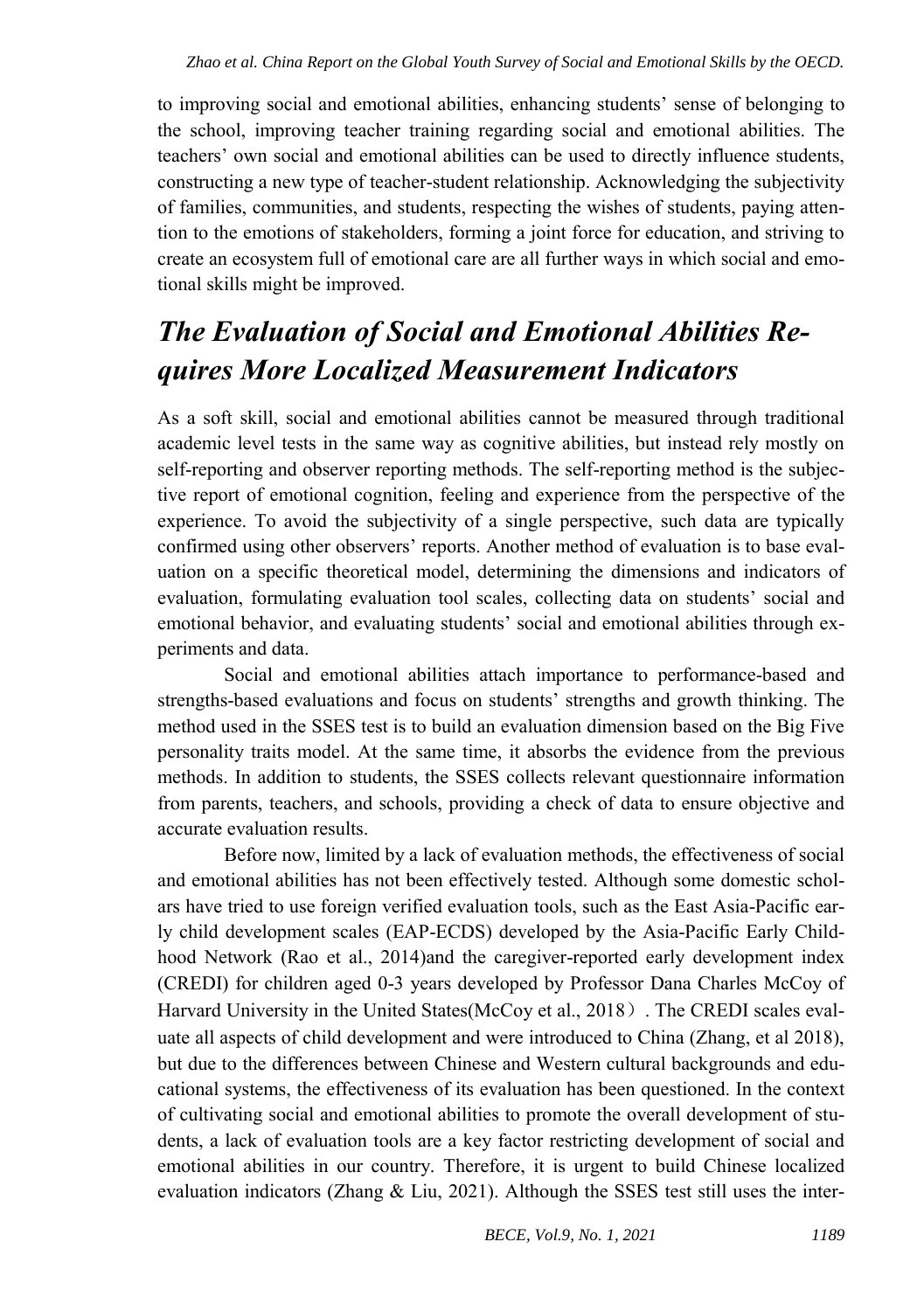national measurement tools provided by the OECD, in terms of specific factors, more consideration is given to localization, and the design of the questionnaire can be better adapted by participating countries. Each participating country can add or modify questionnaire items. For example, in the Chinese test, the socio-economic status variables are not directly provided in the OECD Youth Social and Emotional Ability Research Database. China lists the highest education level of parents, family possessions, family equipment, and family book collection. Related basic variables are incorporated into background variables to consider the impact of background factors of Chinese families on students' social and emotional abilities.

Although we agree with the results of the SSES test, based on the representativeness and objectivity of the test results, we still have a couple of reservations about the SSES test. First, in terms of sample selection, can a sample of a city accurately represent all Chinese youth? Second, do international measurement tools suit Chinese students in a different cultural context? Can China build up localized evaluation indicators of measurement tools to promote the overall development of its students?

In summary, the construction of China's social and emotional ability measurement indicators requires the joint efforts of researchers in China, must follow the principles of science and operability, carry out a large number of empirical studies, and conduct multi-level and dynamic social and emotional ability indicators. Localized monitoring and measurement will form a localized scientific evaluation system to promote the well-rounded development of students.

#### **References**

- Adhitya, D., Mulyaningsih, T., & Samudro, B.R. (2019). The role of Cognitive and Non-Cognitive Skills on Labour Market Outcomes in Indonesia. *Jurnal Ekonomi Malaysia*, 53(1):3-16. DOI: [http://dx.doi.org/10.17576/JEM-2019-5301-](http://dx.doi.org/10.17576/JEM-2019-5301-1) [1](http://dx.doi.org/10.17576/JEM-2019-5301-1)
- Alzahrani, M., Alharbi, M., & Alodwani, A. (2019). The effect of social-emotional competence on children academic achievement and behavioral development. *International Education Studies*, 12(12):141-149. DOI: <https://doi.org/10.5539/ies.v12n12p141>
- Atkins R., Turner, A., Chandola T., & Sutton M. (2020). Going beyond the mean in examining relationships of adolescent non-cognitive

skills with health-related quality of life and biomarkers in later-life. *Economics & Human Biology*. 39:100923. DOI: <https://doi.org/10.1016/j.ehb.2020.100923>

- Berrueta-Clement, J.R. (1984). Changed Lives: The Effects of the Perry Preschool Program on Youths through Age 19. Monographs of the High/Scope Educational Research Foundation, Number Eight. Monograph Series, High/Scope Foundation, 600 North River Street, Ypsilanti, MI 48197.
- Bowles, S. & Gintis, H. (2002). Schooling in capitalist America revisited. *Sociology of Education*, 75(1):1-18. DOI: <https://doi.org/10.2307/3090251>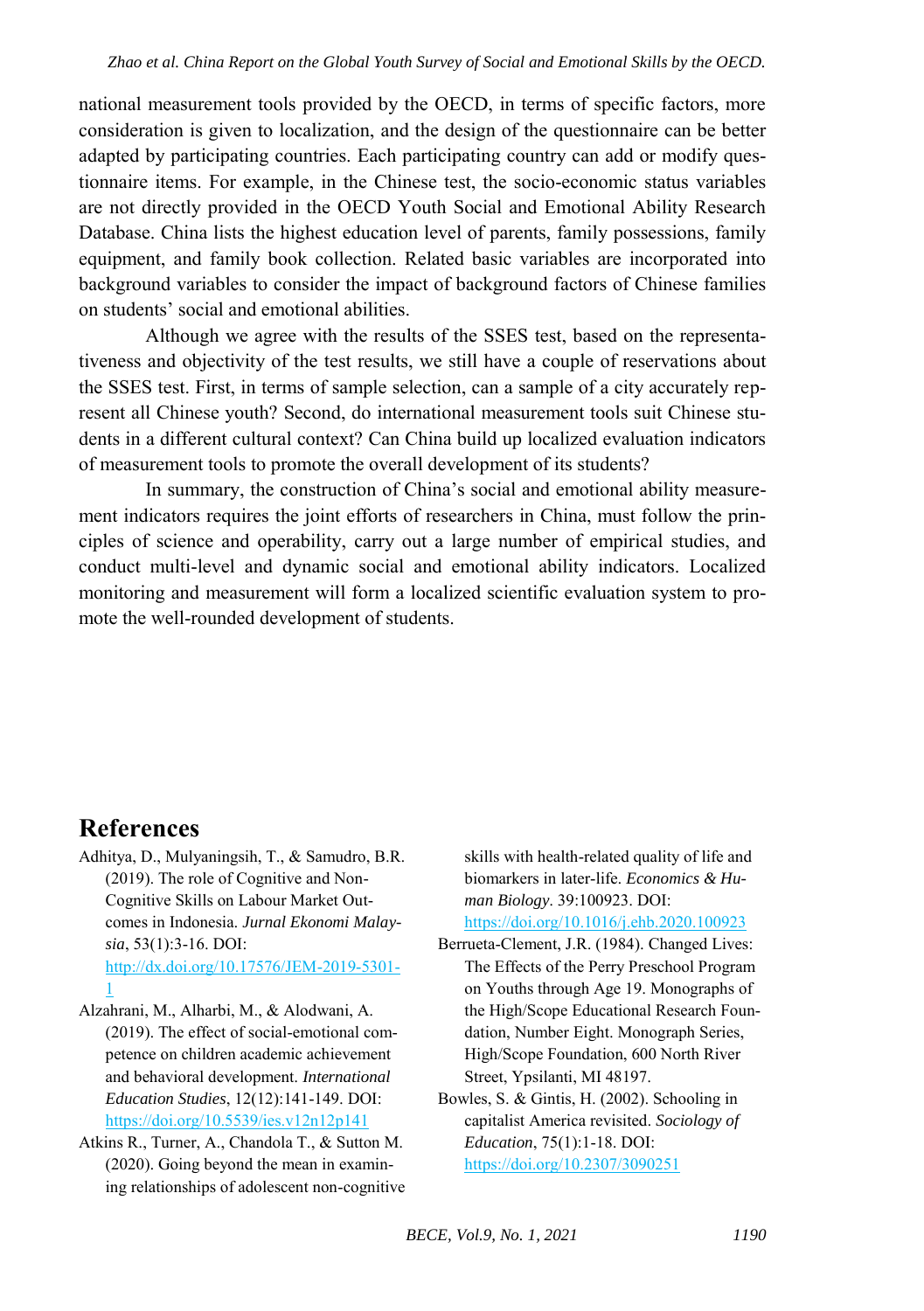- CASEL. (March 01, 2003). Safe and Sound: An Educational Leader's Guide to Evidence-Based Social and Emotional Learning (SEL) Programs. Retrieved August 17, 2021, from [https://files.eric.ed.gov/fulltext/ED482011.p](https://files.eric.ed.gov/fulltext/ED482011.pdf) [df](https://files.eric.ed.gov/fulltext/ED482011.pdf)
- Chernyshenko, O.S., Kankaraš, M., & Drasgow, F. (2018). Social and emotional skills for student success and well-being: Conceptual framework for the OECD study on social and emotional skills. ISSN: 19939019 (online) DOI:

<https://doi.org/10.1787/19939019>

Core Literacy Research Group. (2016). Chinese students develop core literacy. *Journal of the Chinese Society of Education*, 37(10):1-3. [Chinese]

[http://www.cnki.com.cn/Article/CJFDTotal-](http://www.cnki.com.cn/Article/CJFDTotal-ZJYX201610003.htm)[ZJYX201610003.htm](http://www.cnki.com.cn/Article/CJFDTotal-ZJYX201610003.htm) 

- Department of Education and Skills. (2012). A Framework for Junior Cycle. Retrieved September 11, 2021, from [https://assets.gov.ie/24477/47baa8cfe8164f3](https://assets.gov.ie/24477/47baa8cfe8164f389e970538883d71d7.pdf) [89e970538883d71d7.pdf](https://assets.gov.ie/24477/47baa8cfe8164f389e970538883d71d7.pdf)
- Du, W. (December 20, 2019 ). What educational enlightenment does the PISA test bring to educational evaluation? *Modern Education Daily*, 12-18. [Chinese] Retrieved September 11, 2021, from

[http://studio.nxeduyun.com/index.php?r=stu](http://studio.nxeduyun.com/index.php?r=studio/post/view&sid=924&id=196720) [dio/post/view&sid=924&id=196720](http://studio.nxeduyun.com/index.php?r=studio/post/view&sid=924&id=196720) 

- Durlak, J.A., Weissberg, R.P., Dymnicki, A.B., Taylor, R.D., & Schellinger, K.B. (2011). The impact of enhancing students' social and emotional learning: A meta-analysis of school-based universal interventions. *Child Development*, 82(1):405-432. DOI: [https://doi.org/10.1111/j.1467-](https://doi.org/10.1111/j.1467-8624.2010.01564.x) [8624.2010.01564.x](https://doi.org/10.1111/j.1467-8624.2010.01564.x)
- Elias, M.J., & Haynes, N.M. (2008). Social competence, social support, and academic achievement in minority, low-income, urban elementary school children. *School Psychology Quarterly*, 23(4):474-495. DOI: [https://psycnet.apa.org/doi/10.1037/1045-](https://psycnet.apa.org/doi/10.1037/1045-3830.23.4.474) [3830.23.4.474](https://psycnet.apa.org/doi/10.1037/1045-3830.23.4.474)
- Elias, M.J., Zins, J.E., Weissberg, R.P., Frey, K.S., Greenberg, M.T., Haynes, N.M., Kessler, R., Schwab-Stone, M.E., & Shriver, T.P. (1997). Promoting Social and Emotional

Learning: Guidelines for Educators. Alexandria: ASCD.

Fang, L. (2020). Status quo and characteristics of OECD social and emotional skills assessment project. *Shanghai Journal of Educational Evaluation*, 9(5):44-49. [Chinese] DOI:

[https://doi.org/10.13794/j.cnki.shjee.2020.00](https://doi.org/10.13794/j.cnki.shjee.2020.0072) [72](https://doi.org/10.13794/j.cnki.shjee.2020.0072) 

- Frydenberg, E., Martin, A. J., & Collie, R. J. (2017). Social and emotional learning in Australia and the Asia-Pacific. Social and emotional learning in the Australasian context. Melbourne, Australia: Springer Social Sciences.
- Gao, X., Chen, H., Wu, J., & Huang, Z. (2021). Task performance: Report on the study on social and emotional skills of Chinese adolescence (I). *Journal of East China Normal University (Educational Sciences)*, 39(9):33- 46. [Chinese] DOI: [https://doi.org/10.16382/j.cnki.1000-](https://doi.org/10.16382/j.cnki.1000-5560.2021.09.002) [5560.2021.09.002](https://doi.org/10.16382/j.cnki.1000-5560.2021.09.002)
- Gold, S. (2009). Measuring social competence, task competence and self-protection in an organisational context (Doctoral dissertation, University of Newcastle). <http://hdl.handle.net/1959.13/44576>
- Haggerty, K., Elgin, J., & Woolley, A. (2011). Social-emotional learning assessment measures for middle school youth. Social Development Research Group. University of Washington: Raikes Foundation. Retrieved September 11, 2021, from [https://schoolguide.casel.org/uploads/sites/2/](https://schoolguide.casel.org/uploads/sites/2/2018/12/DAP-Raikes-Foundation-Review.pdf) [2018/12/DAP-Raikes-Foundation-](https://schoolguide.casel.org/uploads/sites/2/2018/12/DAP-Raikes-Foundation-Review.pdf)[Review.pdf](https://schoolguide.casel.org/uploads/sites/2/2018/12/DAP-Raikes-Foundation-Review.pdf)
- Hanushek, E. A. (2013). Economic growth in developing countries: The role of human capital. *Economics of Education Review*, 37:204-212. DOI: [https://doi.org/10.1016/j.econedurev.2013.04](https://doi.org/10.1016/j.econedurev.2013.04.005)
- Heckman, J.J., & Kautz, T. (2012). Hard evidence on soft skills. *Labour Economics*, 19(4):451-464. DOI:

<https://doi.org/10.1016/j.labeco.2012.05.014>

Heckman, J.J., Stixrud, J., & Urzua, S. (2006). The effects of cognitive and noncognitive abilities on labor market outcomes and social behavior. *Journal of Labor Economics*,

[.005](https://doi.org/10.1016/j.econedurev.2013.04.005)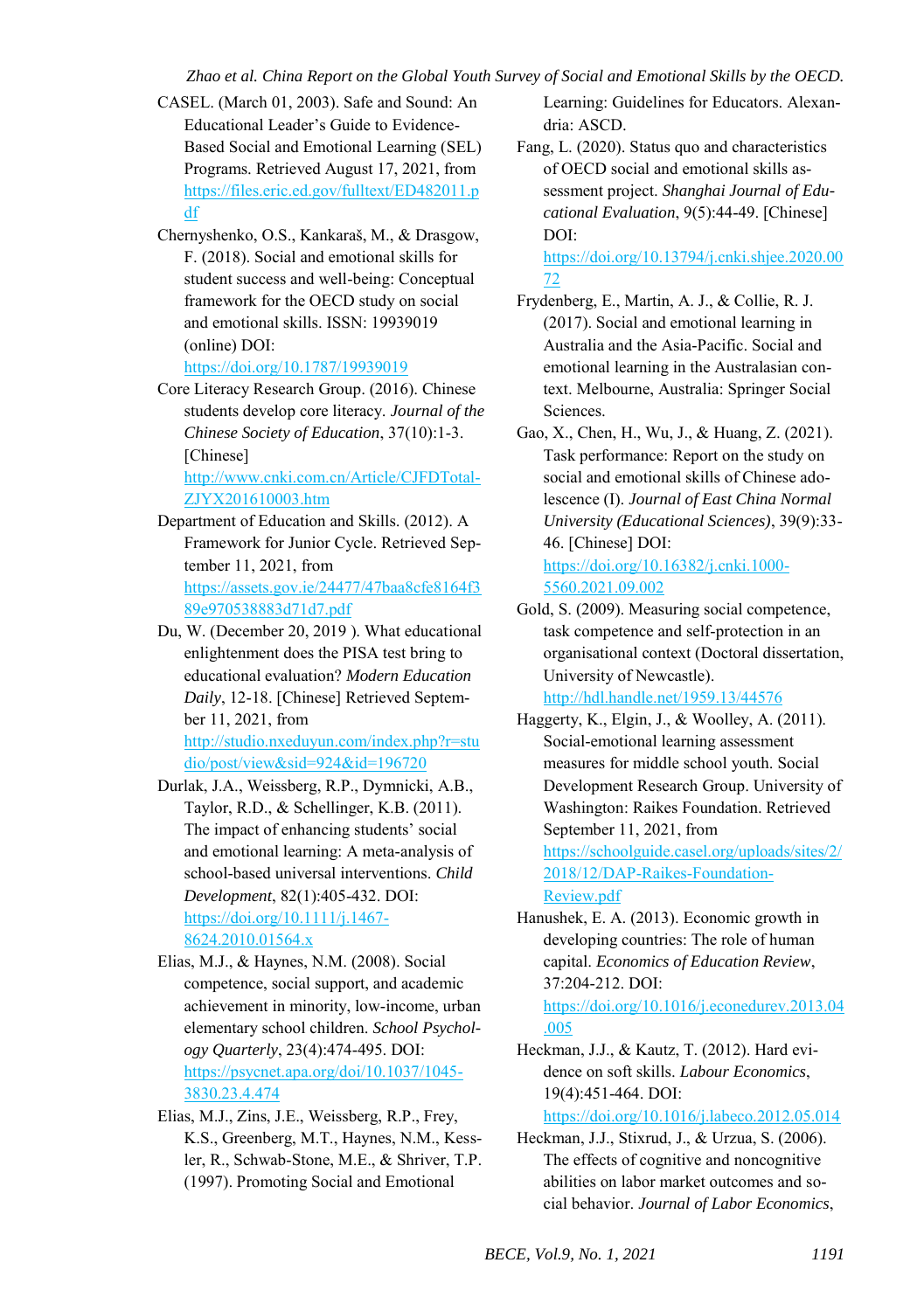<https://doi.org/10.1086/504455>

- Huang, G., & Xie, Y. (2017). The Influence of Cognitive Ability and Non-cognitive Ability on Youth Labor Income Return. *China Youth Study*, 29(2):56-64+97. [Chinese] DOI: [https://doi.org/10.19633/j.cnki.11-](https://doi.org/10.19633/j.cnki.11-2579/d.2017.02.009) [2579/d.2017.02.009](https://doi.org/10.19633/j.cnki.11-2579/d.2017.02.009)
- Huang, Z. (2020). Social and emotional competence: key factors affecting success and happiness. *Global Education*, 49(6):102-112. [Chinese] [http://www.cnki.com.cn/Article/CJFDTotal-](http://www.cnki.com.cn/Article/CJFDTotal-WGJN202006009.htm)[WGJN202006009.htm](http://www.cnki.com.cn/Article/CJFDTotal-WGJN202006009.htm)
- Huang, Z., Wang, Q., Chen, H., & Gao, X. (2021). Engaging with others: The report on the study on social and emotional skills of Chinese adolescents (V). *Journal of East China Normal University (Educational Sciences)*, 39(9):93-108. [Chinese] DOI: [https://doi.org/10.16382/j.cnki.1000-](https://doi.org/10.16382/j.cnki.1000-5560.2021.09.006) [5560.2021.09.006](https://doi.org/10.16382/j.cnki.1000-5560.2021.09.006)
- Huy, Q.N. (1999). Emotional capability, emotional intelligence, and radical change. *Academy of Management Review*, 24(2):325- 345. DOI:

<https://doi.org/10.5465/amr.1999.1893939>

- Kang, C., Xu, G., Wei, R., Liu, J., Zheng, Y., & Liu, Y., Gan, Q., & Ma, L. (2020). Openmindedness: Report on the study on social and emotional skills of Chinese adolescence (IV). *Journal of East China Normal University (Educational Sciences)*, 39(9):77-82. [Chinese] DOI: [https://doi.org/10.16382/j.cnki.1000-](https://doi.org/10.16382/j.cnki.1000-5560.2020.02.007) [5560.2020.02.007](https://doi.org/10.16382/j.cnki.1000-5560.2020.02.007)
- Kankaraš, M. (2017). Personality matters: Relevance and assessment of personality characteristics. ISSN: 19939019 (online) <https://doi.org/10.1787/19939019>
- Kankaraš, M., Feron, E., & Renbarger, R. (2019). Assessing students' social and emotional skills through triangulation of assessment methods. ISSN: 19939019 (online) <https://doi.org/10.1787/19939019>
- Lendrum, A., & Humphrey, N. (2010). Implementing social and emotional aspects of learning (SEAL) in secondary schools in England: Issues and implications. Manchester: University of Manchester.
- Liu, D. (2017). How Trait Emotional Intelligence Affects Students' Academic Achievement: A Case Study of Primary School Mathematics. *Journal of Educational Science of Hunan Normal University*, 24(6):44-50. [Chinese] DOI: [https://doi.org/10.19503/j.cnki.1671-](https://doi.org/10.19503/j.cnki.1671-6124.2017.06.007) [6124.2017.06.007](https://doi.org/10.19503/j.cnki.1671-6124.2017.06.007)
- Liu, Z., & Liang, C. (2021). Taking the cultivation of students' social and emotional abilities as a powerful starting point for the integration of the five educations. *Journal of the Chinese Society of Education*, 42(2):1-5+11. [Chinese] [https://kns.cnki.net/kcms/detail/detail.aspx?d](https://kns.cnki.net/kcms/detail/detail.aspx?dbcode=CJFD&dbname=CJFDLAST2021&filename=ZJYX202102009&uniplatform=NZKPT&v=gJzpcD%25mmd2FFP30EHkgJkTvxhsRR%25mmd2B10WF1BvjKqLp6Fu%25mmd2B7c1%25mmd2FQOmhYZG21rUnf8oscnn) [bcode=CJFD&dbname=CJFDLAST2021&fi](https://kns.cnki.net/kcms/detail/detail.aspx?dbcode=CJFD&dbname=CJFDLAST2021&filename=ZJYX202102009&uniplatform=NZKPT&v=gJzpcD%25mmd2FFP30EHkgJkTvxhsRR%25mmd2B10WF1BvjKqLp6Fu%25mmd2B7c1%25mmd2FQOmhYZG21rUnf8oscnn) [lename=ZJYX202102009&uniplatform=NZ](https://kns.cnki.net/kcms/detail/detail.aspx?dbcode=CJFD&dbname=CJFDLAST2021&filename=ZJYX202102009&uniplatform=NZKPT&v=gJzpcD%25mmd2FFP30EHkgJkTvxhsRR%25mmd2B10WF1BvjKqLp6Fu%25mmd2B7c1%25mmd2FQOmhYZG21rUnf8oscnn) [KPT&v=gJzpcD%25mmd2FFP30EHkgJkT](https://kns.cnki.net/kcms/detail/detail.aspx?dbcode=CJFD&dbname=CJFDLAST2021&filename=ZJYX202102009&uniplatform=NZKPT&v=gJzpcD%25mmd2FFP30EHkgJkTvxhsRR%25mmd2B10WF1BvjKqLp6Fu%25mmd2B7c1%25mmd2FQOmhYZG21rUnf8oscnn) [vxhsRR%25mmd2B10WF1BvjKqLp6Fu%2](https://kns.cnki.net/kcms/detail/detail.aspx?dbcode=CJFD&dbname=CJFDLAST2021&filename=ZJYX202102009&uniplatform=NZKPT&v=gJzpcD%25mmd2FFP30EHkgJkTvxhsRR%25mmd2B10WF1BvjKqLp6Fu%25mmd2B7c1%25mmd2FQOmhYZG21rUnf8oscnn) [5mmd2B7c1%25mmd2FQOmhYZG21rUnf](https://kns.cnki.net/kcms/detail/detail.aspx?dbcode=CJFD&dbname=CJFDLAST2021&filename=ZJYX202102009&uniplatform=NZKPT&v=gJzpcD%25mmd2FFP30EHkgJkTvxhsRR%25mmd2B10WF1BvjKqLp6Fu%25mmd2B7c1%25mmd2FQOmhYZG21rUnf8oscnn) [8oscnn](https://kns.cnki.net/kcms/detail/detail.aspx?dbcode=CJFD&dbname=CJFDLAST2021&filename=ZJYX202102009&uniplatform=NZKPT&v=gJzpcD%25mmd2FFP30EHkgJkTvxhsRR%25mmd2B10WF1BvjKqLp6Fu%25mmd2B7c1%25mmd2FQOmhYZG21rUnf8oscnn)
- Liu, Z., Zhu, R., Cui, H., & Huang, Z. (2021). Emotional regulation: Report on the study on social and emotional skills of Chinese adolescence (II). *Journal of East China Normal University (Educational Sciences)*, 39(9):47-61. [Chinese] DOI: [https://doi.org/10.16382/j.cnki.1000-](https://doi.org/10.16382/j.cnki.1000-5560.2021.09.003) [5560.2021.09.003](https://doi.org/10.16382/j.cnki.1000-5560.2021.09.003)
- Mao, Y., Du, Y., Yi, K., & Wen, S. (2018). School improvement based on the cultivation of students' social and emotional abilities-the exploration and practice of the Ministry of Education-UNICEF "Social Emotional Learning" project. *Primary and Secondary School Management*, 32(11):31-33. [Chinese] DOI: [https://doi.org/10.3969/j.issn.1002-](https://doi.org/10.3969/j.issn.1002-2384.2018.11.009)

[2384.2018.11.009](https://doi.org/10.3969/j.issn.1002-2384.2018.11.009) 

McCoy, D.C., Waldman, M., Team, C.F., & Fink, G. (2018). Measuring early childhood development at a global scale: Evidence from the Caregiver-Reported early development instruments. *Early Childhood Research Quarterly*, 45:58-68. DOI:

<https://doi.org/10.1016/j.ecresq.2018.05.002>

Ministry of Education of the People's Republic of China, MOE. (June 3, 2013). Opinions of the Ministry of Education on Promoting the Reform of Comprehensive Evaluation of Educational Quality in Primary and Second-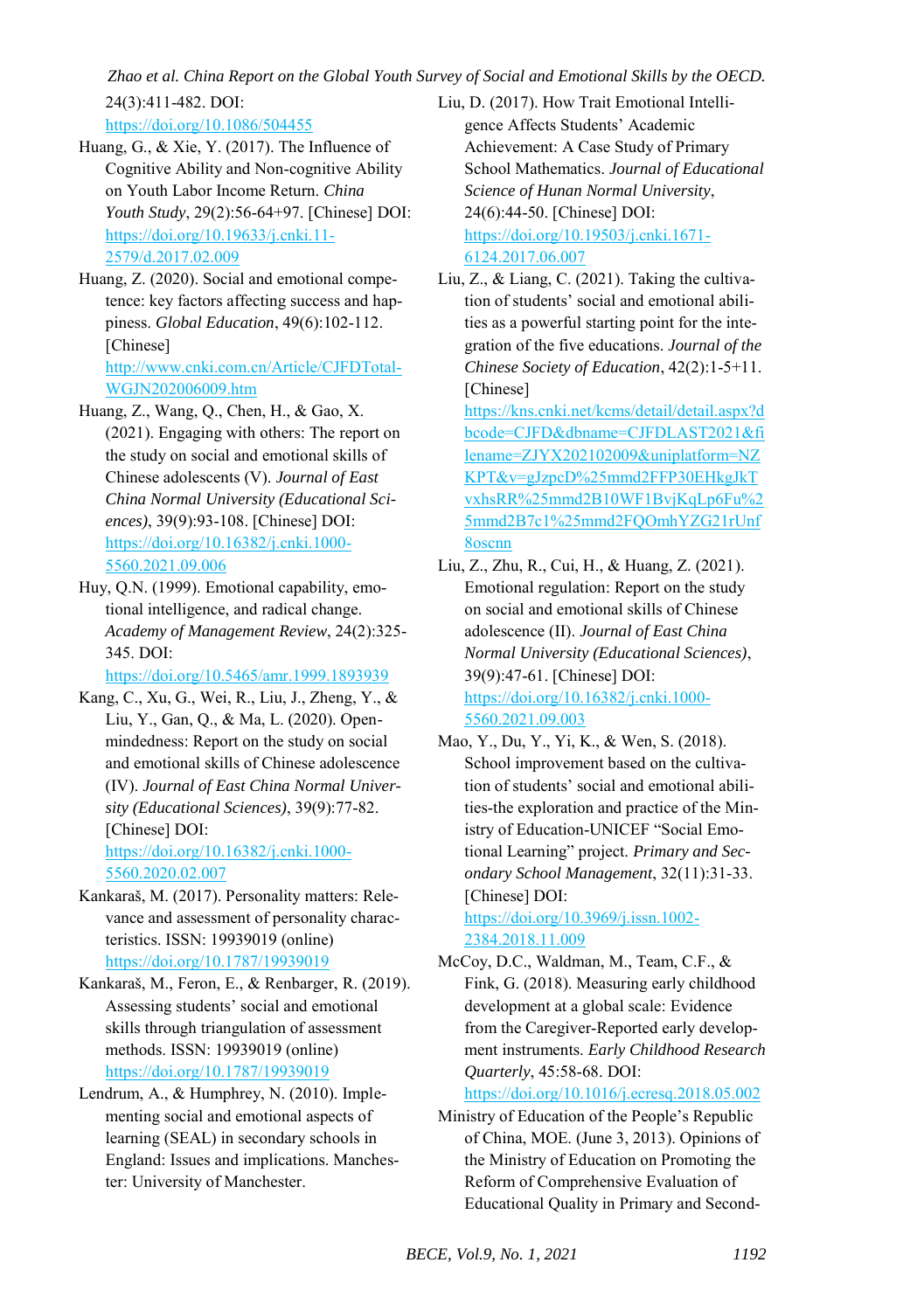ary Schools. [Chinese] Retrieved September 14, 2021, from

[http://www.moe.gov.cn/srcsite/A06/s3321/2](http://www.moe.gov.cn/srcsite/A06/s3321/201306/t20130608_153185.html) [01306/t20130608\\_153185.html](http://www.moe.gov.cn/srcsite/A06/s3321/201306/t20130608_153185.html)

Mueller, G. & E. Plug. 2006. Estimating the effect of personality on male-female earnings. *Industrial and Labor Relations Review*, 60(1):3-22. DOI: [https://doi.org/10.1177%2F00197939060600](https://doi.org/10.1177%2F001979390606000101) [0101](https://doi.org/10.1177%2F001979390606000101) 

Mýtna Kureková, L., Beblavý, M., Haita, C., & Thum, A.E. (2016). Employers' skill preferences across Europe: between cognitive and non-cognitive skills. *Journal of Education and Work*, 29(6):662-687. DOI:

[https://doi.org/10.1080/13639080.2015.1024](https://doi.org/10.1080/13639080.2015.1024641) [641](https://doi.org/10.1080/13639080.2015.1024641) 

National Youth Policy Institution. (2009). Introduction to creative activities, Ministry of Education. Retrieved September 11, 2021, from

[https://www.nypi.re.kr/atchfile/binaryAtchfil](https://www.nypi.re.kr/atchfile/binaryAtchfile.do?vchkcode=sAkYJ98fR1kw) [e.do?vchkcode=sAkYJ98fR1kw](https://www.nypi.re.kr/atchfile/binaryAtchfile.do?vchkcode=sAkYJ98fR1kw) 

- OECD (2021). Beyond Academic Learning: First Results from the Survey of Social and Emotional Skills, OECD Publishing, Paris, Retrieved September 11, 2021, from <https://doi.org/10.1787/92a11084-en>
- OECD. (2015). Skills for Social Progress: The Power of Social and Emotional Skills, OECD Skills Studies, OECD Publishing. Retrieved September 11, 2021, from [https://www.oecd.org/education/skills-for](https://www.oecd.org/education/skills-for-social-progress-9789264226159-en.htm)[social-progress-9789264226159-en.htm](https://www.oecd.org/education/skills-for-social-progress-9789264226159-en.htm)
- OECD. (2017). Social and Emotional Skills: Well-being, Connectedness and Success. Retrieved September 10, 2021, from [http://www.oecd.org/education/ceri/thestudy](http://www.oecd.org/education/ceri/thestudyonsocialandemotionalskills.htm) [onsocialandemotionalskills.htm](http://www.oecd.org/education/ceri/thestudyonsocialandemotionalskills.htm)
- OECD. (September 7, 2021). OECD Survey on Social and Emotional Skills Technical Report. Retrieved September 10, 2021, from [http://www.oecd.org/education/ceri/thestudy](http://www.oecd.org/education/ceri/thestudyonsocialandemotionalskills.htm) [onsocialandemotionalskills.htm](http://www.oecd.org/education/ceri/thestudyonsocialandemotionalskills.htm)
- Osher, D., Kidron, Y., Brackett, M., Dymnicki, A., Jones, S., & Weissberg, R.P. (2016). Advancing the Science and Practice of Social and Emotional Learning: Looking Back and Moving Forward. *Review of Research in Education*, 40(1):644-681. DOI:

[https://doi.org/10.3102%2F0091732X16673](https://doi.org/10.3102%2F0091732X16673595) [595](https://doi.org/10.3102%2F0091732X16673595)

Payton J., Resnik, H.,Weissberg, R. P., Durlak, J.A., Dymnicki A.B., &Taylor, R. D., et al. (2010). Collaborative for Academic, Social and Emotional Learning (CASEL). Springer US.

[http://citeseerx.ist.psu.edu/viewdoc/summar](http://citeseerx.ist.psu.edu/viewdoc/summary?doi=10.1.1.548.3408) [y?doi=10.1.1.548.3408](http://citeseerx.ist.psu.edu/viewdoc/summary?doi=10.1.1.548.3408) 

- Rao, N., Sun, J., Ng, M., Becher, Y., Lee, D., Ip, P., & Bacon-Shone, J. (2014). Validation, finalization and adoption of the East Asia-Pacific early child development scales (EAP-ECDS). New York: UNICEF. [http://www.arnec.net/wp](http://www.arnec.net/wp-content/uploads/2015/07/EAP-ECDS-Final-Report1.pdf)[content/uploads/2015/07/EAP-ECDS-Final-](http://www.arnec.net/wp-content/uploads/2015/07/EAP-ECDS-Final-Report1.pdf)[Report1.pdf](http://www.arnec.net/wp-content/uploads/2015/07/EAP-ECDS-Final-Report1.pdf)
- Succi, C., & Canovi, M. (2020). Soft skills to enhance graduate employability: comparing students and employers' perceptions. *Studies in Higher Education*, 45(9):1834-1847. DOI: [https://doi.org/10.1080/03075079.2019.1585](https://doi.org/10.1080/03075079.2019.1585420) [420](https://doi.org/10.1080/03075079.2019.1585420)
- Tan, J.P.L., Koh, E., Chan, M., Costes-Onishi, P., & Hung, D. (February, 2017). Advancing 21st century competencies in Singapore. National Institute of Education, Nanyang Technological University, Singapore. Retrieved September 10, 2021, from [https://www.researchgate.net/publication/31](https://www.researchgate.net/publication/317279438_Advancing_21st_Century_Competencies_in_Singapore)

[7279438\\_Advancing\\_21st\\_Century\\_Compet](https://www.researchgate.net/publication/317279438_Advancing_21st_Century_Competencies_in_Singapore) encies\_in\_Singapore

- Tang, Y., Zheng, J., Sun, X., & Huang, Z. (2021). Tang, Y., Zheng, J., Sun, X., & Huang, Z. (2021) Collaboration: Report on the study on social and emotional skills of Chinese adolescence (III). *Journal of East China Normal University (Educational Sciences)*, 39(9):62-76. [Chinese] DOI: [https://doi.org/10.16382/j.cnki.1000-](https://doi.org/10.16382/j.cnki.1000-5560.2021.09.004) [5560.2021.09.004](https://doi.org/10.16382/j.cnki.1000-5560.2021.09.004)
- Turner, J. H., & Stets, J. E. (2005). The sociology of emotions. Cambridge University Press.

UK Department for Education. (April 5, 2019). Relationships education, relationships and sex education (RSE) and health education: FAQs. Retrieved September 11, 2021, from [https://www.gov.uk/government/news/relati](https://www.gov.uk/government/news/relationships-education-relationships-and-sex-education-rse-and-health-education-faqs) [onships-education-relationships-and-sex](https://www.gov.uk/government/news/relationships-education-relationships-and-sex-education-rse-and-health-education-faqs)[education-rse-and-health-education-faqs](https://www.gov.uk/government/news/relationships-education-relationships-and-sex-education-rse-and-health-education-faqs)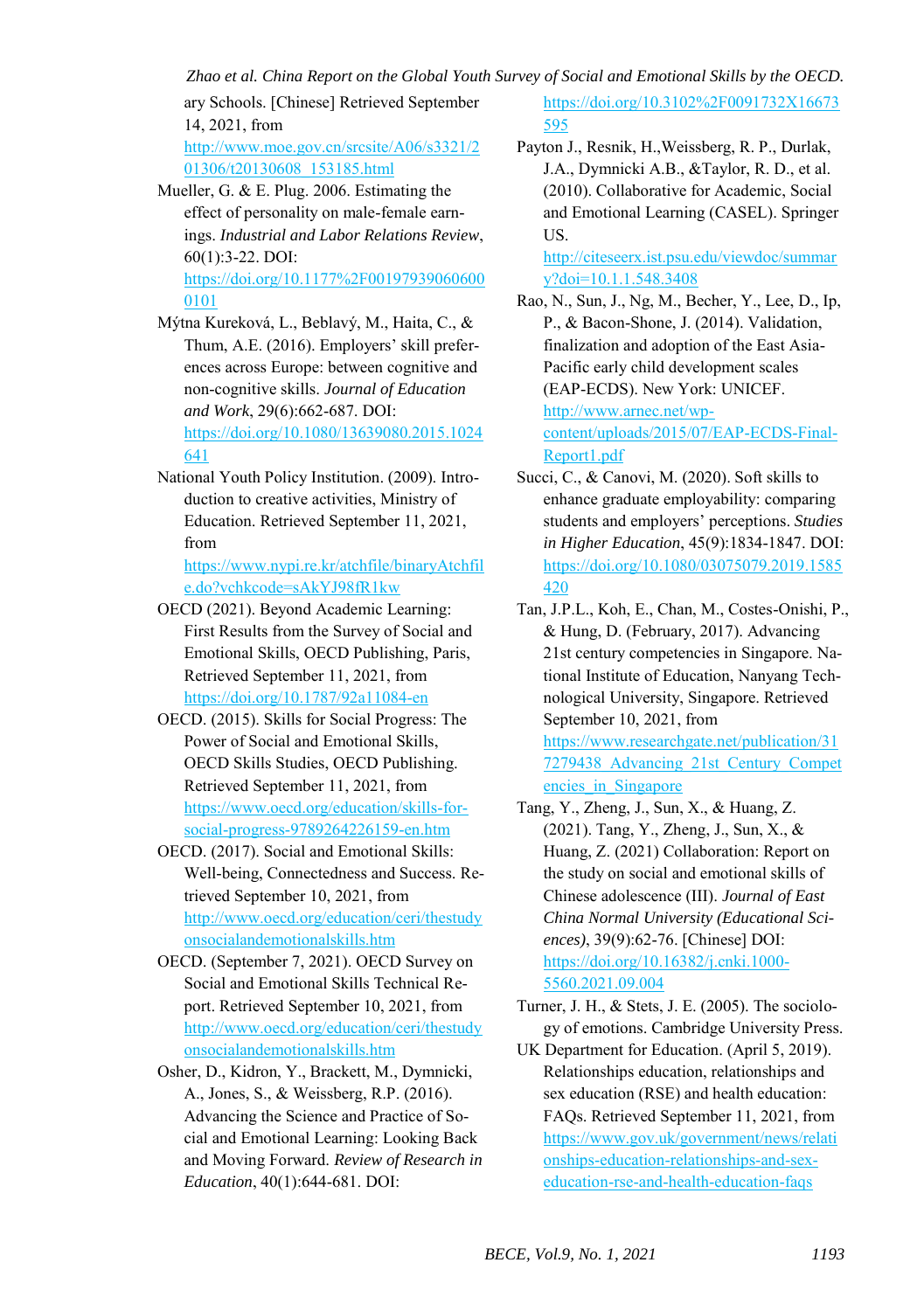- UNESCO. (April 05, 2019). Social and Emotional Skills and the Education 2030 agenda [EB/OL]. Retrieved September 10, 2021, fro[m https://en.unesco.org/events/social-and](https://en.unesco.org/events/social-and-emotional-skills-and-education-2030-agenda)[emotional-skills-and-education-2030-agenda](https://en.unesco.org/events/social-and-emotional-skills-and-education-2030-agenda)
- US Department of Education. (2005, May 31). Character Education. Our Shared Responsibility. Retrieved September 11, 2021, from http:

[https://www2.ed.gov/admins/lead/character/](https://www2.ed.gov/admins/lead/character/brochure.html) [brochure.html](https://www2.ed.gov/admins/lead/character/brochure.html)

Vaillant, G. (2012). Triumphs of Experience: The Men of the Harvard Grant Study. Cambridge, MA and London, England: Harvard University Press. DOI: [https://doi.org/10.4159/harvard.9780674067](https://doi.org/10.4159/harvard.9780674067424)

[424](https://doi.org/10.4159/harvard.9780674067424) 

- Wigelsworth M., Humphrey N., Kalambouka A., & Lendrum A. (2010). A review of key issues in the measurement of children's social and emotional skills. *Educational Psychology in Practice*, 26(2):173-186. DOI: <https://doi.org/10.1080/02667361003768526>
- World Economic Forum. (2016, March 10). New vision for education: Fostering social and emotional learning through technology. Geneva: World Economic Forum. Retrieved September 11, 2021, from

[https://www.weforum.org/reports/new](https://www.weforum.org/reports/new-vision-for-education-fostering-social-and-emotional-learning-through-technology)[vision-for-education-fostering-social-and](https://www.weforum.org/reports/new-vision-for-education-fostering-social-and-emotional-learning-through-technology)[emotional-learning-through-technology](https://www.weforum.org/reports/new-vision-for-education-fostering-social-and-emotional-learning-through-technology) 

- World Economic Forum. (2016, March). New vision for education: Fostering social and emotional learning through technology. Geneva: World Economic Forum. Retrieved September 11, 2021, from <http://hdl.voced.edu.au/10707/443447>
- Xu, G., Wei, R., Liu, J., Li, J., Kang, C., Ma, L., Gan, Q., & Liu, Y. (2020). Huang, Z., Wang, Q., Chen, H., & Gao, X. (2021). Engaging with others: The report on the study on social and emotional skills of Chinese adolescents (V). *Journal of East China Normal University (Educational Sciences)*, 39(9):83- 96. [Chinese] DOI: [https://doi.org/10.16382/j.cnki.1000-](https://doi.org/10.16382/j.cnki.1000-5560.2020.02.008) [5560.2020.02.008](https://doi.org/10.16382/j.cnki.1000-5560.2020.02.008)
- Yuan, Z., Huang, Z., Li, J., & Zhang, J. (2021). Report on the Development Level of Chinese Adolescents' Social and Emotional

Ability. *Journal of East China Normal University (Educational Sciences)*, 39(9):1-32. [Chinese] DOI: [https://doi.org/10.16382/j.cnki.1000-](https://doi.org/10.16382/j.cnki.1000-5560.2021.09.001) [5560.2021.09.001](https://doi.org/10.16382/j.cnki.1000-5560.2021.09.001)

- Zhang, J., & Liu, D. (2021). Three Questions on the Evaluation of Social and Emotional Ability. *Journal of the Chinese Society of Education*, 42(2):18-24. [Chinese] [https://kns.cnki.net/kcms/detail/detail.aspx?d](https://kns.cnki.net/kcms/detail/detail.aspx?dbcode=CJFD&dbname=CJFDLAST2021&filename=ZJYX202102012&uniplatform=NZKPT&v=gJzpcD%25mmd2FFP31nYs5nyy7yPVRIIGpGq0APwzRB%25mmd2BmFHF9mmUwA27io1Wu0CHNCt3ila) [bcode=CJFD&dbname=CJFDLAST2021&fi](https://kns.cnki.net/kcms/detail/detail.aspx?dbcode=CJFD&dbname=CJFDLAST2021&filename=ZJYX202102012&uniplatform=NZKPT&v=gJzpcD%25mmd2FFP31nYs5nyy7yPVRIIGpGq0APwzRB%25mmd2BmFHF9mmUwA27io1Wu0CHNCt3ila) [lename=ZJYX202102012&uniplatform=NZ](https://kns.cnki.net/kcms/detail/detail.aspx?dbcode=CJFD&dbname=CJFDLAST2021&filename=ZJYX202102012&uniplatform=NZKPT&v=gJzpcD%25mmd2FFP31nYs5nyy7yPVRIIGpGq0APwzRB%25mmd2BmFHF9mmUwA27io1Wu0CHNCt3ila) [KPT&v=gJzpcD%25mmd2FFP31nYs5nyy7](https://kns.cnki.net/kcms/detail/detail.aspx?dbcode=CJFD&dbname=CJFDLAST2021&filename=ZJYX202102012&uniplatform=NZKPT&v=gJzpcD%25mmd2FFP31nYs5nyy7yPVRIIGpGq0APwzRB%25mmd2BmFHF9mmUwA27io1Wu0CHNCt3ila) [yPVRIIGpGq0APwzRB%25mmd2BmFHF9](https://kns.cnki.net/kcms/detail/detail.aspx?dbcode=CJFD&dbname=CJFDLAST2021&filename=ZJYX202102012&uniplatform=NZKPT&v=gJzpcD%25mmd2FFP31nYs5nyy7yPVRIIGpGq0APwzRB%25mmd2BmFHF9mmUwA27io1Wu0CHNCt3ila) [mmUwA27io1Wu0CHNCt3ila](https://kns.cnki.net/kcms/detail/detail.aspx?dbcode=CJFD&dbname=CJFDLAST2021&filename=ZJYX202102012&uniplatform=NZKPT&v=gJzpcD%25mmd2FFP31nYs5nyy7yPVRIIGpGq0APwzRB%25mmd2BmFHF9mmUwA27io1Wu0CHNCt3ila)
- Zhang, J., Tang, Y., Guo, J., & Shao, Z. (2021). Technical Report on the Assessment of Social and Emotional Ability of Chinese Adolescents. *Journal of East China Normal University (Educational Sciences)*, 39(9):109- 126. [Chinese] DOI: [https://doi.org/10.16382/j.cnki.1000-](https://doi.org/10.16382/j.cnki.1000-5560.2021.09.007)

[5560.2021.09.007](https://doi.org/10.16382/j.cnki.1000-5560.2021.09.007) 

Zhang, X. (2020). Non-cognitive abilities stimulate positive growth. *China Education Daily*, 07-03.

<https://news.ruc.edu.cn/archives/282383>

- Zhang, Y., Zhao, J., Shan, W., Young, M.E., He, Y., Mao, H., Qu, J., Zhao, Z., & Jiang, F. (2018). Early childhood development assessment tool and its development and application in China. *Chinese Journal of Pediatrics*, 56(2):84-87. [Chinese] DOI: [https://doi.org/10.3760/cma.j.issn.0578-](https://doi.org/10.3760/cma.j.issn.0578-1310.2018.02.002) [1310.2018.02.002](https://doi.org/10.3760/cma.j.issn.0578-1310.2018.02.002)
- Zhou M.M., & Ee J. (2012). Development and Validation of Social Emotional Competence Questionnaire (SECQ). *Emotional Education*, 4(2):27-42.

[https://www.um.edu.mt/library/oar//handle/1](https://www.um.edu.mt/library/oar/handle/123456789/6140) [23456789/6140](https://www.um.edu.mt/library/oar/handle/123456789/6140) 

Zhou, Q., Main, A., & Wang, Y. (2010). The relations of temperamental effortful control and anger/frustration to Chinese children's academic achievement and social adjustment: A longitudinal study. *Journal of Educational Psychology*, 102(1): 180. DOI:

[https://psycnet.apa.org/doi/10.1037/a001590](https://psycnet.apa.org/doi/10.1037/a0015908) [8](https://psycnet.apa.org/doi/10.1037/a0015908)